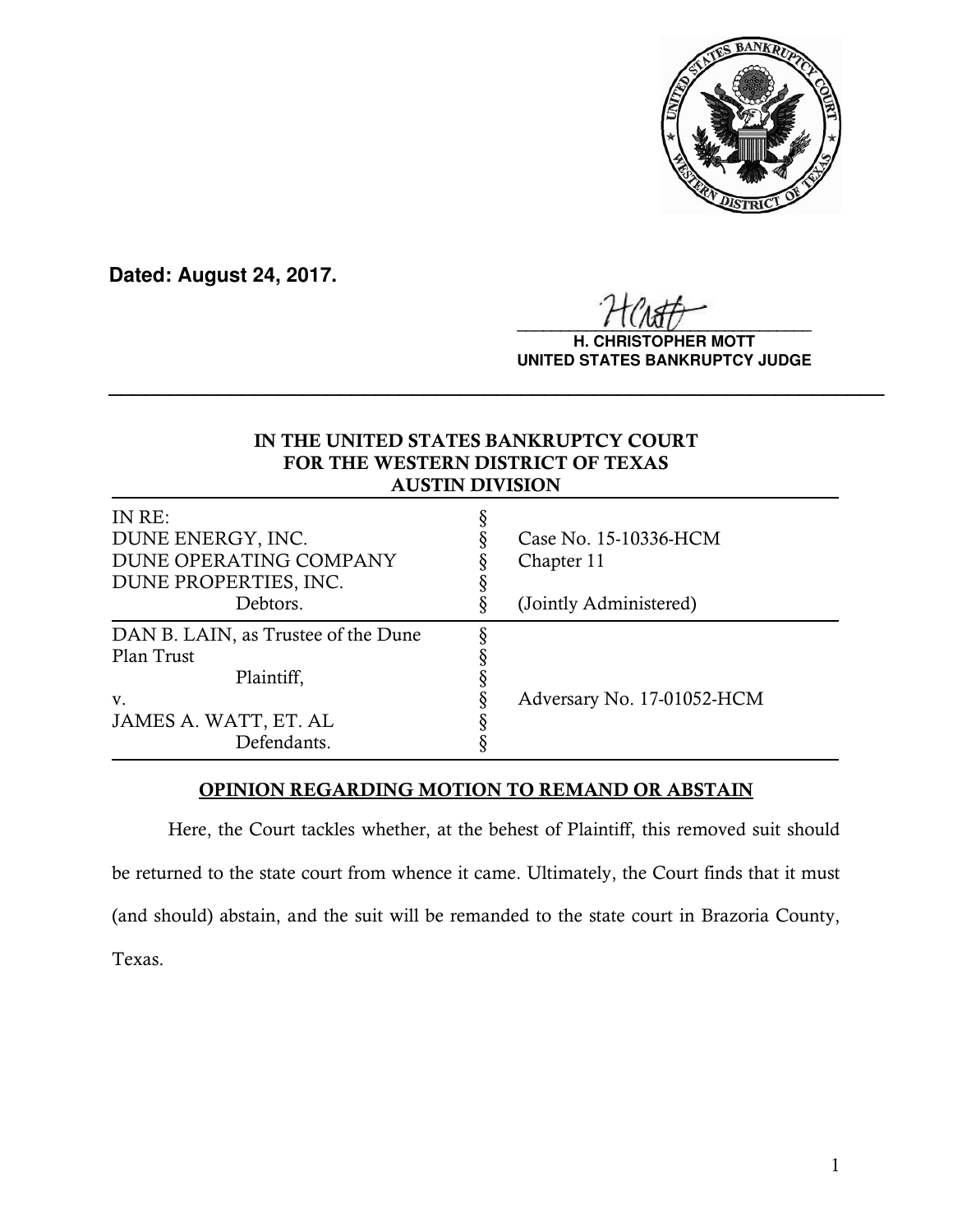### I PROCEDURAL BACKGROUND

### A. Bankruptcy Case

 $\overline{a}$ 

On March 8, 2015, Dune Energy, Inc., as debtor ("Debtor"), filed a voluntary Chapter 11 bankruptcy petition in this Court. The Debtor was an independent energy company that owned and operated oil and gas properties together with two wholly-owned subsidiaries—Dune Operating Company and Dune Properties, Inc. (collectively, "Debtors"). The Chapter 11 cases of all three Debtors were jointly administered in the Debtor's bankruptcy case (bankruptcy case no. 15-10336). *See* PX-1 through PX-7.1

Shortly after the bankruptcy filing, the Debtors sought Court approval of bid procedures for the sale of their assets under § 363 of the Bankruptcy Code. After several hearings, the Court approved the sale procedures and ultimately approved the sale of substantially all of the Debtors' oil and gas assets in July 2015. Following the sale, the Debtors filed a Chapter 11 Plan ("Plan") and the Court confirmed the Plan on September 18, 2015. *See* Confirmation Order and Plan (DX-14).

The Plan created a liquidating trust ("Plan Trust") to pursue the Debtors' remaining causes of action for the benefit of creditors. *See* Plan ¶ 6.4 (DX-14). Dan B. Lain was appointed as the trustee ("Plan Trustee") of the Plan Trust. The Plan Trustee was vested with, among other rights, the power to prosecute, enforce, and settle claims and causes of action of the Debtors and their bankruptcy estates against former and current officers and directors of the Debtors. *See* § 5.2(b) of Liquidating Trust Agreement, Exhibit B to Plan; Defined Terms, Exhibit A to Plan (DX-14).

 $1$  References to exhibits admitted into evidence at the hearing on the Motion to Remand or Abstain (herein "Motion") are made in the following manner: Plaintiff's exhibits are referred to as "PX- [number]," and Defendants' exhibits are referred to as "DX-[number]."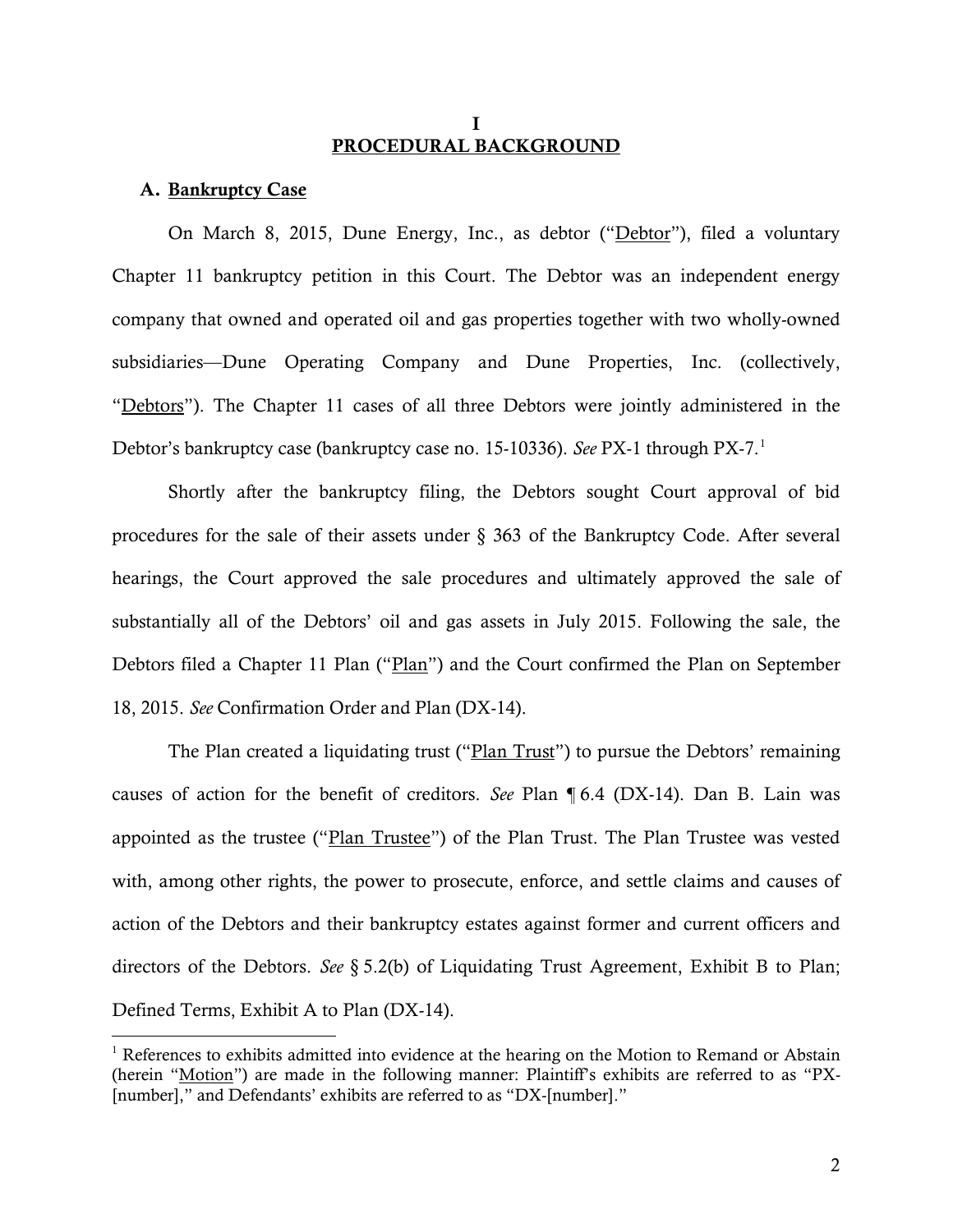### B. Pending Removed Suit

 $\overline{a}$ 

### 1. State Court Suit, Removal, & Transfer

On March 6, 2017, the Plan Trustee ("Plaintiff") filed a suit against eighteen defendants ("Defendants")<sup>2</sup> in the 149th District Court of Brazoria County, Texas ("State Court"). The State Court action is styled *Dan Lain, Trustee of the Dune Plan Trust v. James A. Watt, et al.*, cause no. 90698-CV ("Suit"). One day later, on March 7, 2017, Plaintiff filed a First Amended Original Petition in the Suit ("Amended Petition") (DX-1). The eighteen Defendants named in the Suit are all former directors or officers of the Debtors. In short, the Suit sets forth multiple causes of action against various Defendants based on alleged director and officer misconduct under Texas, Delaware, and common law.

On March 24, 2017, Defendants removed the Suit from the State Court to the U.S. District Court for the Southern District of Texas ("SDTX")—the federal judicial district that includes Brazoria County, Texas. *See* Notice of Removal (DX-3). Upon motion by Defendants on April 11, 2017, the U.S. District Court for the SDTX transferred the Suit to the U.S. District Court for the Western District of Texas ("WDTX")—the federal judicial district where the Debtors' bankruptcy cases were filed. Upon further motion by Defendants, and pursuant to a standing order, on May 3, 2017, the U.S. District Court for the WDTX referred the Suit to this Court. *See* Orders (DX-4).3

<sup>&</sup>lt;sup>2</sup> The named Defendants are James A. Watt, Frank T. Smith, Jr., Hal L. Bettis, Amiel David, Alan Gaines, Alan D. Bell, Alexander A. Kulpecz, Jr., Emanuel R. Pearlman, Eric R. Stearns, John R. Brecker, Marjorie L. Bowen, Michael R. Keener, Richard M. Cohen, Robert A. Schmitz, Stephen P. Kovacs, Steven Barrenchea, Steven M. Sisselman, and William E. Greenwood.

<sup>&</sup>lt;sup>3</sup> It is not uncommon for a "conduit" federal court to permit the "home" bankruptcy court to decide whether a removed suit should be remanded to state court. *See, e.g.*, *Marroquin v. Taylor Bean & Whitaker Mortg. Corp*., 2013 WL 1703867 at \*4 (Bankr. W.D. Tex., Apr. 19, 2013) (citations omitted).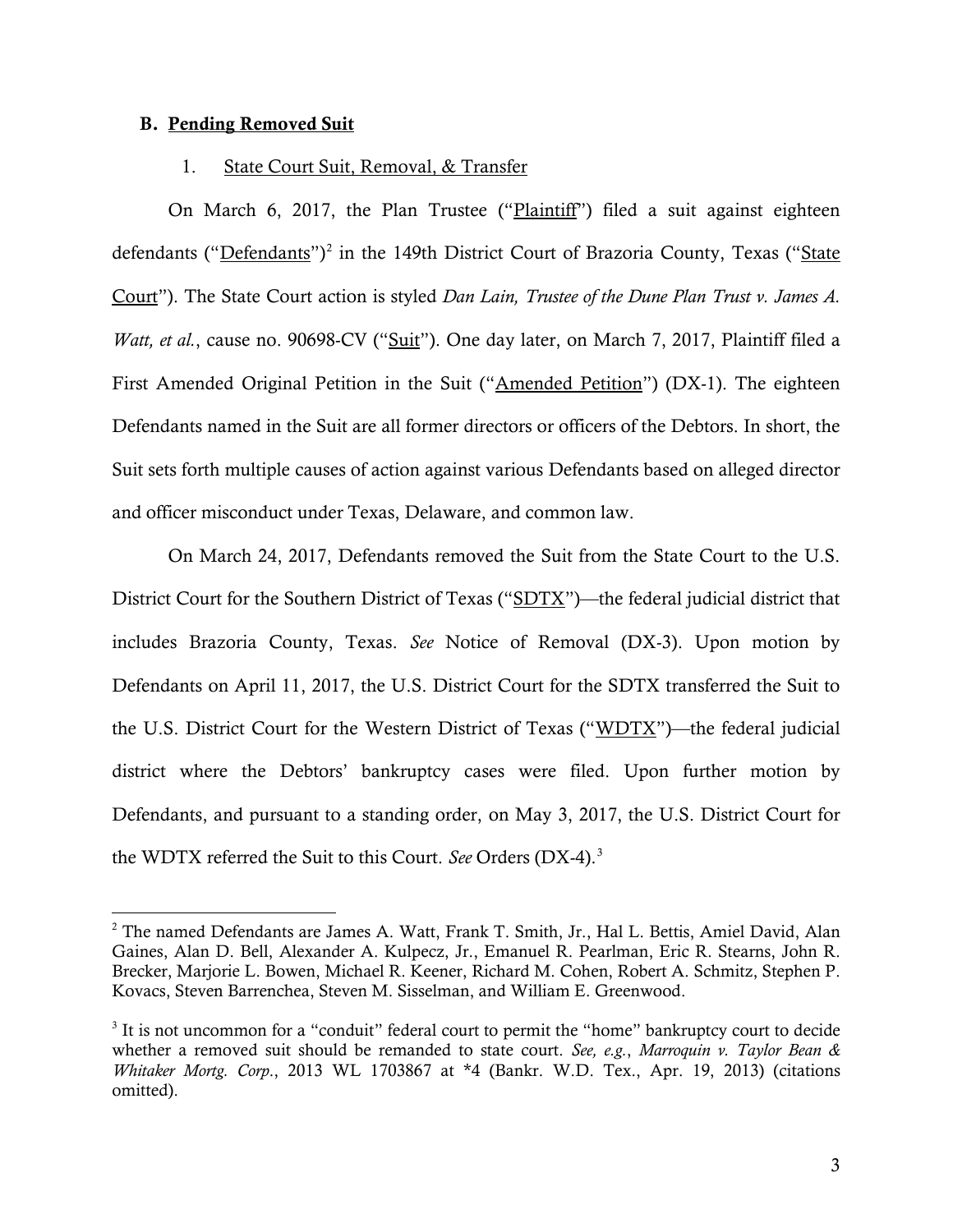# 2. Adversary Proceeding

 $\overline{a}$ 

On May 5, 2017, the removed Suit was docketed in this Court as adversary proceeding no. 17-01052. On May 11, 2017, the Court entered an Order setting an initial status hearing. One day later, Defendants filed a lengthy motion to dismiss Plaintiff's Amended Petition under Rule 12(b)(6) of the Federal Rules of Civil Procedure ("Federal Rules"). Since Plaintiff's Amended Petition was filed in State Court under the Texas Rules of Civil Procedure, and Defendants were seeking dismissal of the Amended Petition under the Federal Rules, the Court required Plaintiff to replead the Amended Petition as a complaint under the Federal Rules. *See* Orders and Motion (dkt# 8, 9, 20).<sup>4</sup>

On June 9, 2017, as required by the Court, Plaintiff repled its Amended Petition by filing a Second Amended Complaint under the Federal Rules ("Complaint") (dkt# 25).<sup>5</sup> Plaintiff also filed a request for a jury trial and notice of non-consent to entry of final orders and a final judgment by this Court in the adversary proceeding. Plaintiff has repeatedly requested a jury trial in its petitions filed in State Court and in the Complaint filed in this Court. *See* Plaintiff's Petition, Amended Petition, Statement, and Complaint (dkt# 3, 24, 25).

Plaintiff filed the Complaint with this Court subject to Plaintiff's right to seek remand of the Suit to State Court and stated that Plaintiff would be filing a motion to remand. *See*  Complaint (dkt# 25).

<sup>4</sup> References to "dkt#" mean the docket number maintained in CM/ECF by the Clerk of the Bankruptcy Court in this adversary proceeding no. 17-01052.

 $<sup>5</sup>$  Given the filing of the Complaint by Plaintiff under the Federal Rules, the Court then dismissed the</sup> Defendants' motion under Federal Rule 12(b)(6) (which was directed at Plaintiff's Amended Petition filed in State Court) as moot, without prejudice to Defendants' right to file a motion to dismiss directed at the Plaintiff's Complaint (dkt# 27).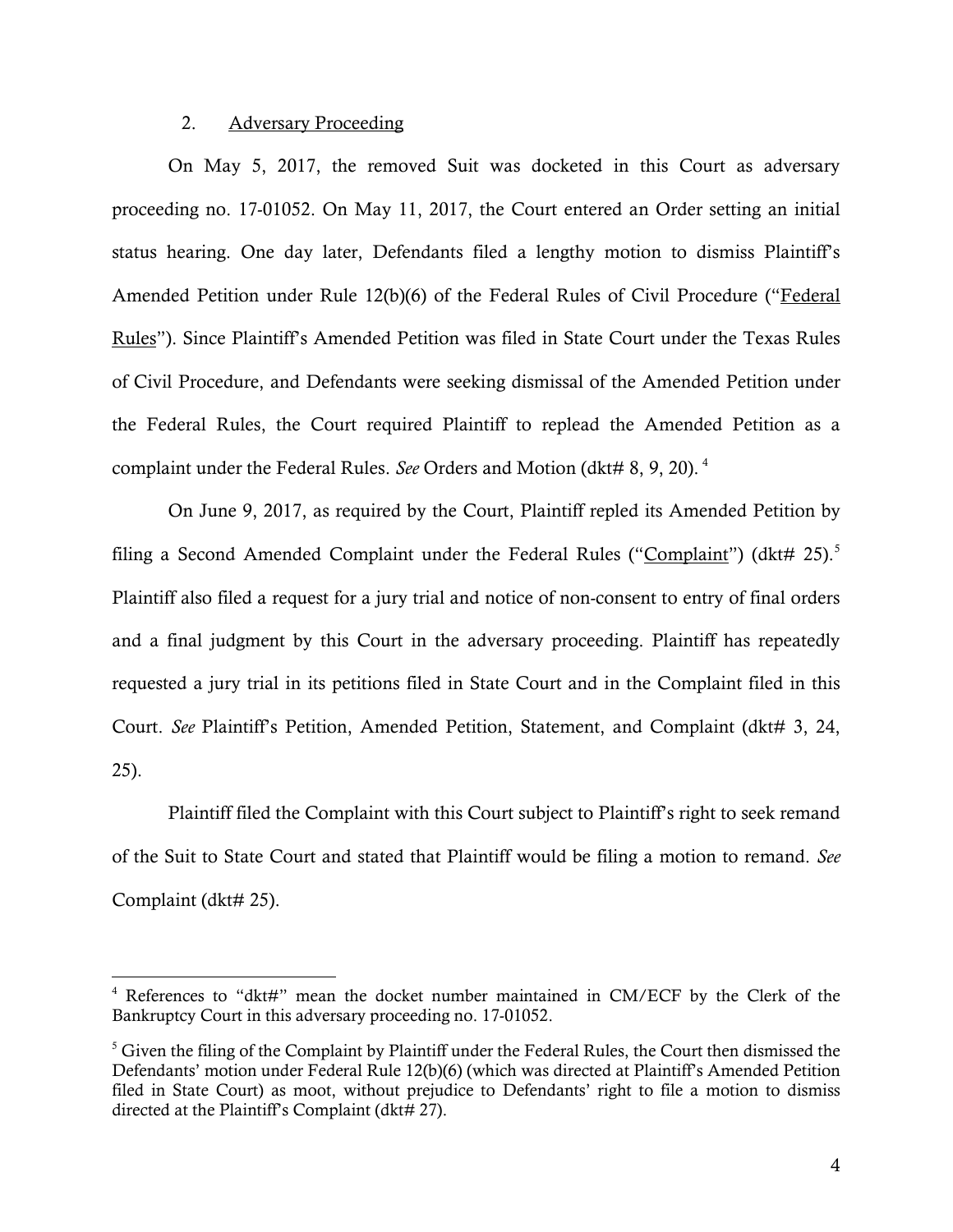### 3. Motion to Remand and Hearing

 Soon thereafter, on June 19, 2017, Plaintiff filed a Motion to Remand or Abstain and Brief in Support ("Motion") (dkt# 31). In sum, Plaintiff requests the Court remand the Suit to State Court based on three separate grounds: (1) lack of subject matter jurisdiction; (2) mandatory abstention; and (3) permissive abstention/equitable remand.

On July 14, 2017, Defendants filed a Response to the Motion ("Response") (dkt# 42). In sum, Defendants oppose remand of the Suit and contend that this Court has subject matter jurisdiction, that mandatory abstention does not apply, and that permissive abstention/equitable remand is not warranted. On July 26, 2017, Plaintiff filed a Reply ("Reply") to the Response (dkt# 62).

On August 4, 2017, the Court conducted a hearing on the Motion. Counsel for Plaintiff and counsel for Defendants appeared at the hearing. The parties presented oral arguments and evidence (in the form of testimony and exhibits) to the Court. The Court has considered the Motion, the Response, the Reply, the pleadings, the evidence, the record, and the statements and arguments of counsel. $6$ 

For the reasons set forth in this Opinion, the Court finds that the Motion should be granted and the Suit remanded to State Court.

# II SUBJECT MATTER JURISDICTION

First, Plaintiff seeks remand of the Suit to State Court based on lack of subject matter jurisdiction over the Suit by this Court. The primary thrust of Plaintiff's argument is that since the Debtors' Plan has already been confirmed by the Court, "post-confirmation"

 $\overline{a}$ 

<sup>6</sup> In rendering this Opinion, the Court has considered all the pleadings and briefs filed by the parties, all the arguments made by the parties, all the legal authorities cited by the parties, all admitted exhibits, and the testimony of all witnesses, regardless of whether they are specifically referred to in this Opinion.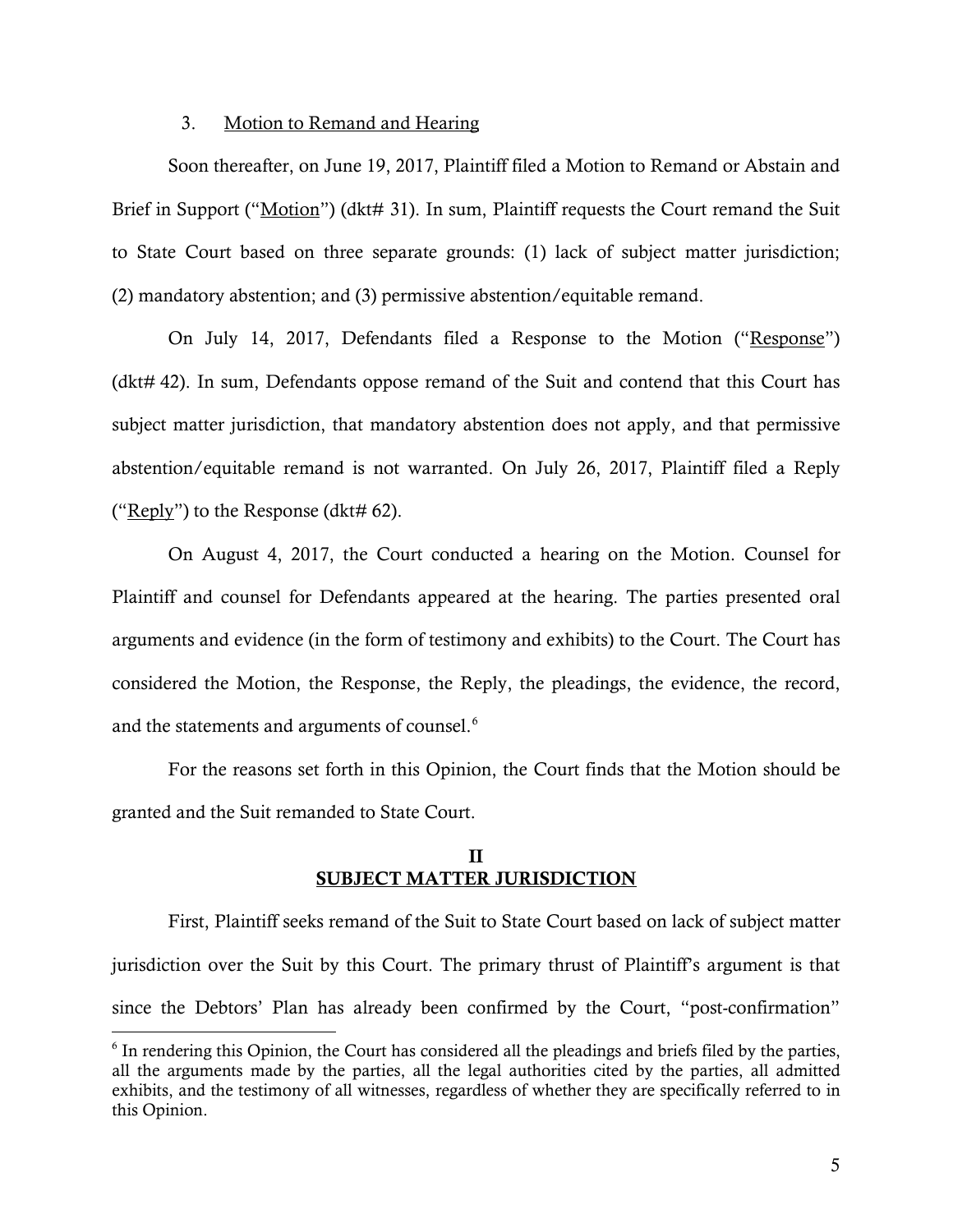bankruptcy jurisdiction in this Court is now limited and does not extend to the Suit filed against Defendants.

### A. Bankruptcy Jurisdiction Framework

Bankruptcy subject matter jurisdiction is created and granted to federal district courts by 28 U.S.C. § 1334. In turn, by statute, federal district courts are authorized to refer bankruptcy cases and proceedings to bankruptcy courts. 28 U.S.C. § 157(a). As is typical in federal districts throughout the country, the U.S. District Court for the Western District of Texas has referred all bankruptcy cases and proceedings to the U.S. Bankruptcy Court for the Western District of Texas (this Court).<sup>7</sup>

To begin, § 1334(a) provides that federal district courts shall have original and exclusive jurisdiction of "all cases under title 11." 28 U.S.C. § 1334(a). Title 11 is the U.S. Bankruptcy Code. "Cases under title 11" refers to the bankruptcy petition itself filed by or against a debtor. *See U.S. Brass Corp. v. Travelers Ins. Grp., Inc. (In re U.S. Brass Corp.)*, 301 F.3d 296, 306 (5th Cir. 2002). So, the federal district courts (and bankruptcy courts by reference from the district courts) have exclusive jurisdiction over bankruptcy petitions filed under the Bankruptcy Code. The Suit filed by Plaintiff is not a bankruptcy petition or a bankruptcy case, so exclusive subject matter jurisdiction over the Suit is not vested in this Court under § 1334(a).

Instead, the Suit is a civil proceeding filed by Plaintiff against Defendants. Section 1334(b) provides that federal district courts (and bankruptcy courts by reference from the district courts) shall have original, but not exclusive, jurisdiction over three categories of civil proceedings. In sum, the three categories are: (1) civil proceedings "arising under" the

 $\overline{a}$ 

<sup>7</sup> *See* Standing Order of Reference of Bankruptcy Cases entered in this District on October 4, 2013.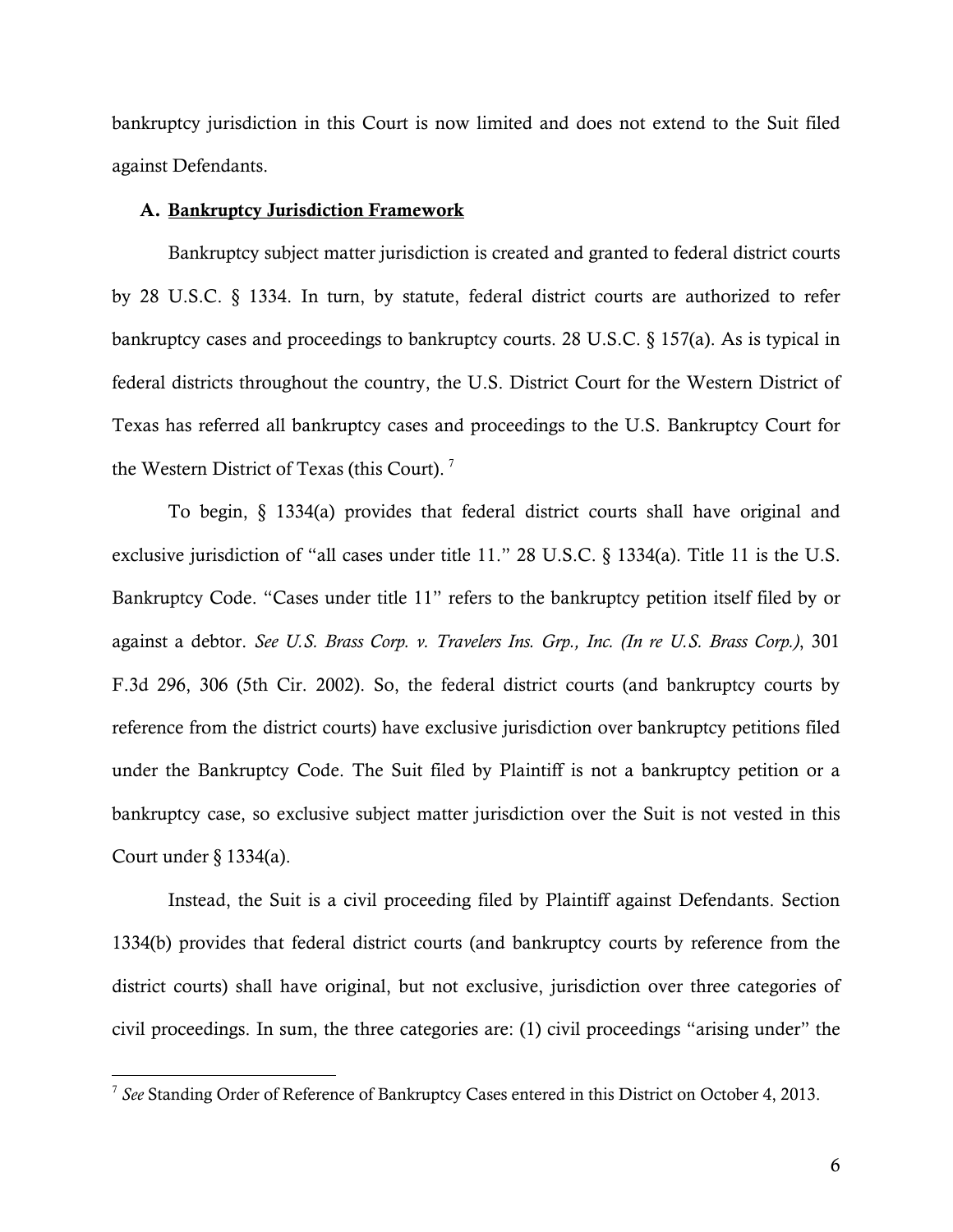Bankruptcy Code; (2) civil proceedings "arising in" a bankruptcy case; and (3) civil proceedings "related to" a bankruptcy case. 28 U.S.C. § 1334(b). It is within at least one of these three categories that the Suit filed by Plaintiff must fall—"arising under," "arising in," or "related to" bankruptcy jurisdiction—for this Court to have subject matter jurisdiction over the Suit.

 As to the first category, a civil proceeding "arises under" the Bankruptcy Code if it involves a cause of action created or determined by a statutory provision of the Bankruptcy Code. As to the second category, a civil proceeding "arises in" a bankruptcy case when it involves a cause of action that is not expressly created by the Bankruptcy Code, but nonetheless would have no existence outside of bankruptcy. *See Wood v. Wood (In re Wood)*, 825 F.2d 90, 96–97 (5th Cir. 1987); *see also In re U.S. Brass Corp.*, 301 F.3d at 306. These two categories of civil proceedings ("arises under" the Bankruptcy Code and "arises in" a bankruptcy case) are statutorily defined as "core" proceedings under 28 U.S.C. § 157(b).

As to the third category, the broadest grant of bankruptcy jurisdiction is over a civil proceeding that is "related to" a bankruptcy case (often called a "non-core" proceeding). The Fifth Circuit has recognized that a civil proceeding is "related to" a bankruptcy case if "the outcome of that proceeding could *conceivably* have any effect on the estate being administered in bankruptcy." *In re Wood*, 825 F.2d at 93 (*quoting Pacor, Inc. v. Higgins*, 743 F.2d 984, 994 (3d Cir. 1984)) (emphasis in original).

Whether a bankruptcy court has subject matter *jurisdiction* over a civil proceeding must not be confused with whether a bankruptcy court has statutory and constitutional *authority* to enter a final judgment and final orders in a civil proceeding. The jurisdiction vested in a bankruptcy court is the same as the bankruptcy subject matter jurisdiction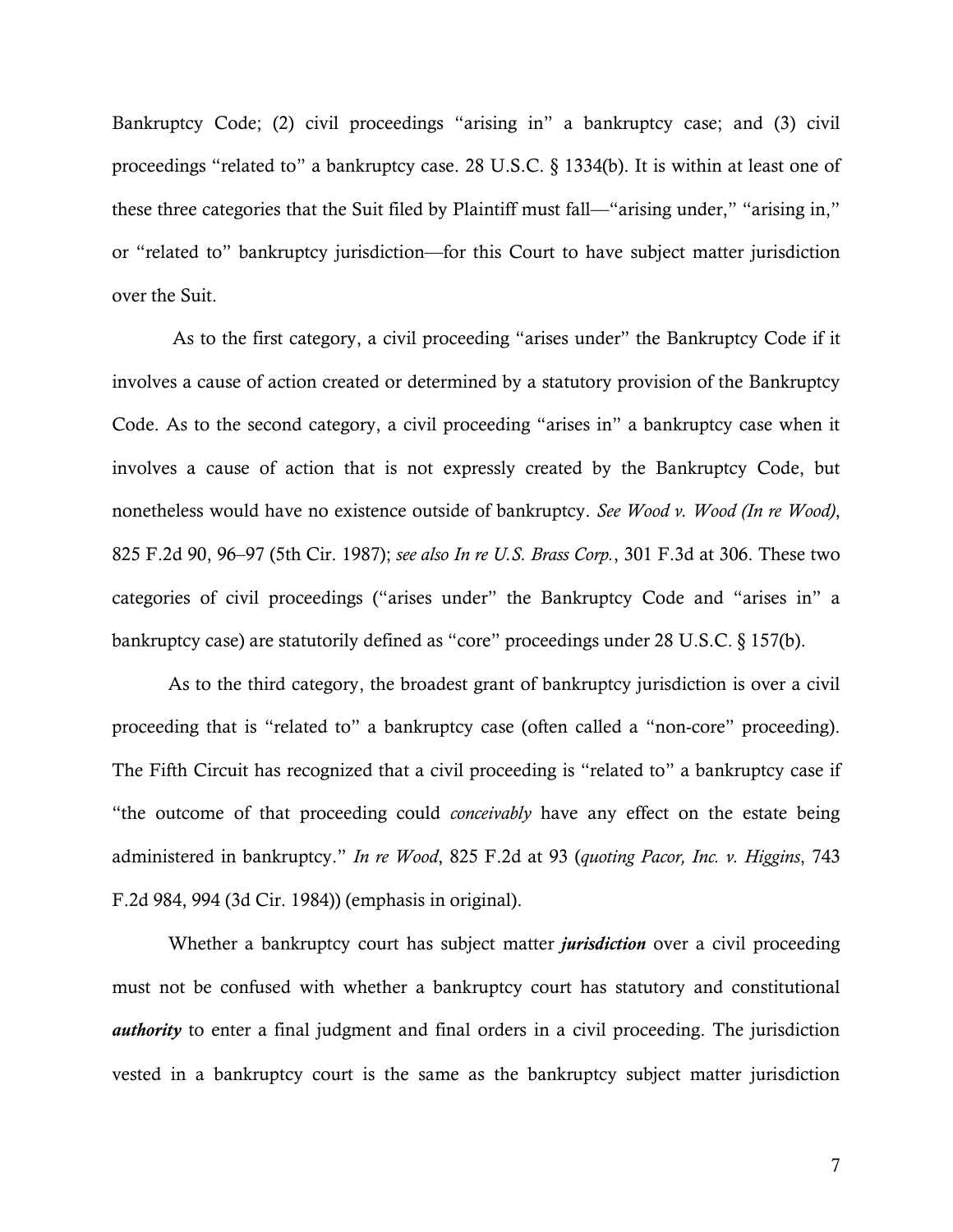granted to a federal district court under 28 U.S.C. § 1334. This is due to the reference of bankruptcy cases and proceedings by a district court to a bankruptcy court under 28 U.S.C. § 157(a). *See In re U.S. Brass Corp.*, 301 F.3d at 304.

On the other hand, a bankruptcy court's *authority* to enter a final judgment and final orders in a civil proceeding depends upon the category of the civil proceeding. Generally, a bankruptcy court has authority to enter a final judgment and final orders in a "core" proceeding (i.e., a civil proceeding that either "arises under" the Bankruptcy Code or "arises in" a bankruptcy case). *See* 28 U.S.C. § 157(b)(1)–(2). Conversely, in a "non-core" proceeding (i.e., a civil proceeding that only "relates to" a bankruptcy case), a bankruptcy court only has authority to enter a final judgment and final orders with the consent of the parties. *See* 28 U.S.C. § 157(c)(2). Absent consent in a "non-core" proceeding, a bankruptcy court can hear the civil proceeding but must submit proposed findings of fact and conclusions of law to the district court for *de novo* review and rendition of a final judgment. *See* 28 U.S.C. § 157(c)(1); *see generally Wellness Int'l Network, Ltd. v. Sharif*, 135 S. Ct. 1932, 1940 (2015); *Exec. Benefits Ins. Agency v. Arkison*, 134 S. Ct. 2165, 2171 (2014).

To determine the fundamental issue of whether this Court has bankruptcy jurisdiction under § 1334(b) over the Suit, it is not necessary to decide which of the three jurisdictional categories that the Suit may fall under ("arises under," "arises in," or "related to" bankruptcy jurisdiction).<sup>8</sup> Rather, all that must be shown to establish bankruptcy jurisdiction is that the Suit, at a minimum, "relates to" the Debtors' bankruptcy case. *See U.S. Brass Corp.*, 301 F.3d at 304; *In re Wood*, 825 F.2d at 93.

 $\overline{a}$ 

<sup>&</sup>lt;sup>8</sup> As explained below, it is necessary to decide which category of bankruptcy jurisdiction exists over the Suit to determine whether "mandatory abstention" applies.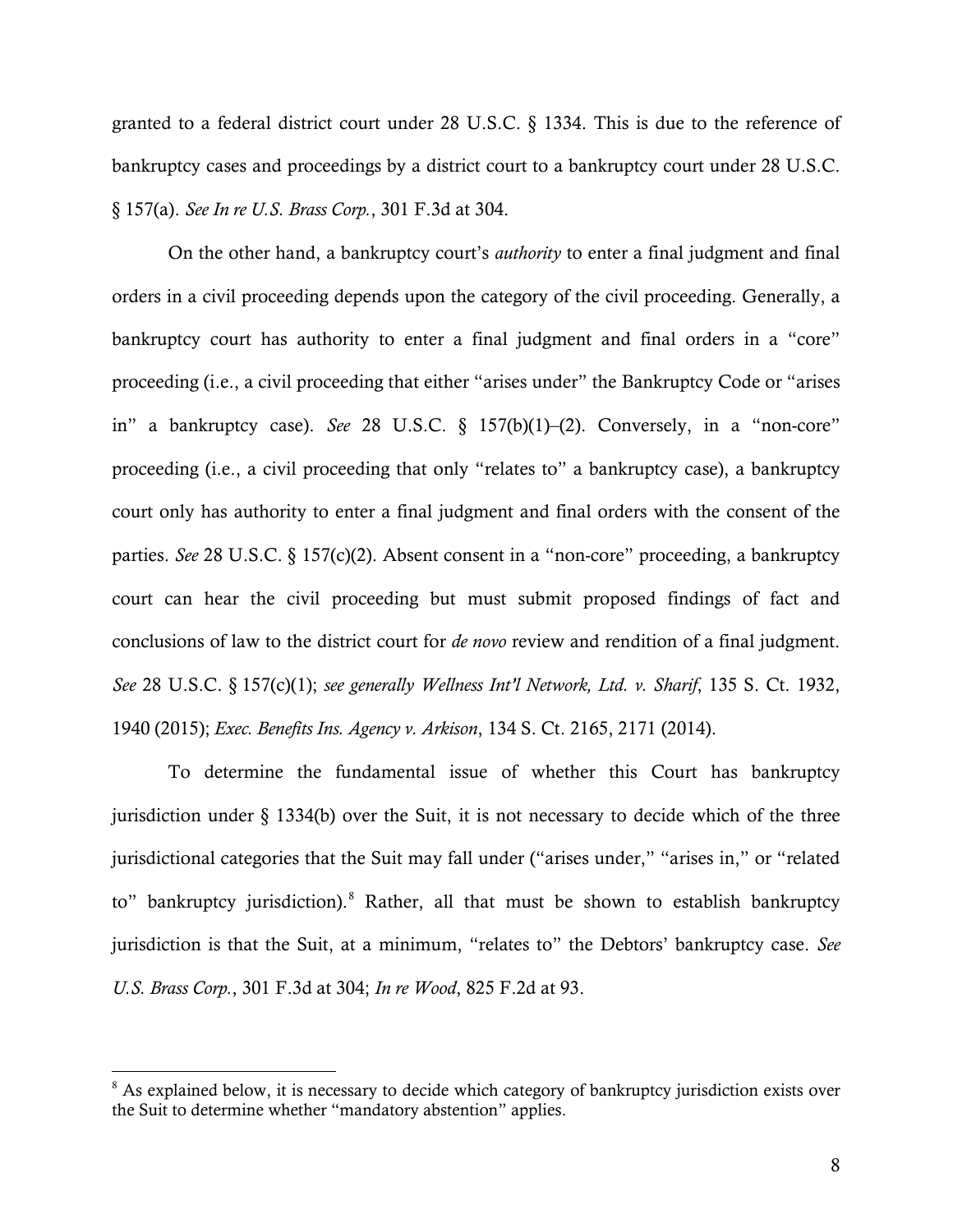#### B. Post-Confirmation Bankruptcy Jurisdiction

Bankruptcy jurisdiction becomes more limited after confirmation of a bankruptcy plan (often called "post-confirmation"). Here, the Debtors' Plan was confirmed in September 2015, and Plaintiff filed the Suit against Defendants in March 2017.

 The bankruptcy subject matter jurisdiction statute (28 U.S.C. § 1334) does not expressly limit bankruptcy jurisdiction after confirmation of a bankruptcy plan. However, in a 2001 decision, the Fifth Circuit seemed to adopt a more exacting theory for post-confirmation jurisdiction, recognizing that the broad "related to" category of bankruptcy jurisdiction is reduced after confirmation of a bankruptcy plan. Simply put, this is because, after confirmation of a plan, a bankruptcy estate ceases to exist. *See Bank of La. v. Craig's Stores of Tex., Inc. (In re Craig's Stores of Tex., Inc.)*, 266 F.3d 388, 390–91 (5th Cir. 2001).

Specifically, the Fifth Circuit stated that after plan confirmation, "related to" bankruptcy jurisdiction ceases to exist for matters other than those "pertaining to the implementation or execution of the plan." *In re Craig's Stores*, 266 F.3d at 390 (finding that bankruptcy jurisdiction did not exist over post-confirmation dispute between reorganized debtor and its lender); *In re U.S. Brass Corp.*, 301 F.3d at 304 (finding that bankruptcy jurisdiction did exist post-confirmation over agreement by debtor to liquidate claims through binding arbitration).

However, a subsequent decision by the Fifth Circuit in 2008 narrowly interpreted the *Craig's Stores* decision and identified three factors that were critical to the determination in *Craig's Stores* that bankruptcy jurisdiction did not exist post-confirmation. *Newby v. Enron*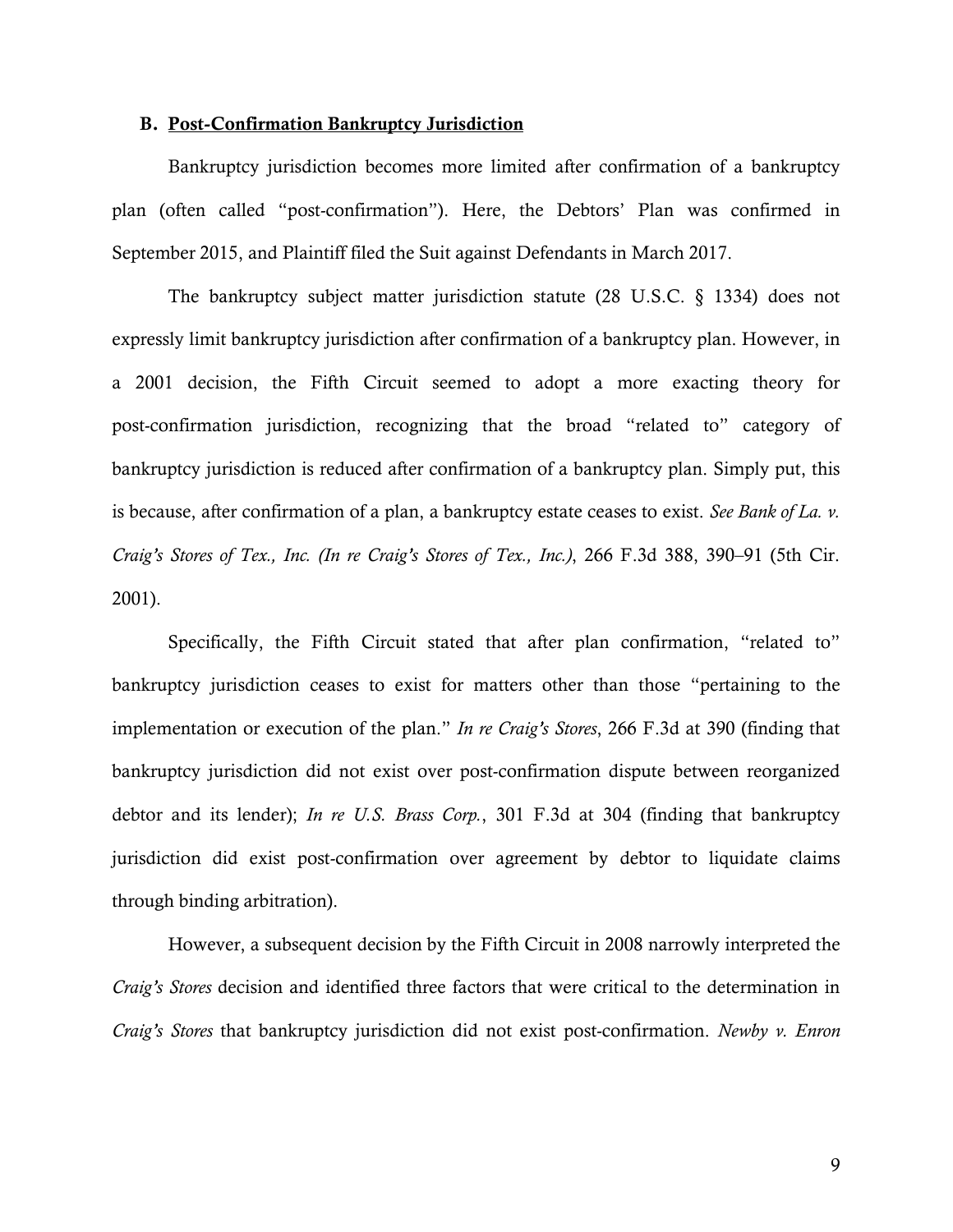*Corp. (In re Enron Corp. Secs.)*, 535 F.3d 325, 335–36 (5th Cir. 2008). In these more recent words of the Fifth Circuit:

Nothwithstanding its statement that bankruptcy jurisdiction exists after plan confirmation only for "matters pertaining to the implementation or execution of the plan," the facts in *Craig's Stores* were narrow; they involved post-confirmation claims based on post-confirmation activities.

#### *In re Enron Corp.,* 535 F.3d at 335.

As a result, lower courts in the Fifth Circuit have broadly construed the "pertains to the implementation or execution of a plan" jurisdictional test laid out in *Craig's Stores* and recognized that *Craig's Stores* was premised on narrow and specific facts. In determining if post-confirmation bankruptcy jurisdiction exists over a civil proceeding, courts have examined the three factors identified by the Fifth Circuit in the subsequent *In re Enron Corp.* decision, which are whether: (1) the claims primarily arise from pre-confirmation or post-confirmation relations between the parties; (2) any claims or antagonisms were pending between the parties on the date of plan confirmation; and (3) any facts or law deriving from the bankruptcy are necessary to the claims. *In re Enron Corp.*, 535 F.3d at 335; *see, e.g.*, *Brickley v. Scantech Identification Beams Sys., LLC*, 566 B.R. 815, 829–30 (W.D. Tex. 2017) (applying three factors and finding that post-confirmation "related to" bankruptcy jurisdiction existed); *Schmidt v. Nordlicht*, 2017 WL 526017, at \*3 (S.D. Tex. Feb. 9, 2017) (same).

Indeed, for the past decade, courts within the Fifth Circuit have consistently held that bankruptcy jurisdiction continues to exist post-confirmation over suits based on pre-confirmation claims and activities brought by a plan trustee appointed under a bankruptcy plan. *See, e.g.*, *Brickley*, 566 B.R. at 829–30 (finding "related to" bankruptcy jurisdiction in post-confirmation suit by plan trustee based on breach of fiduciary duty and

10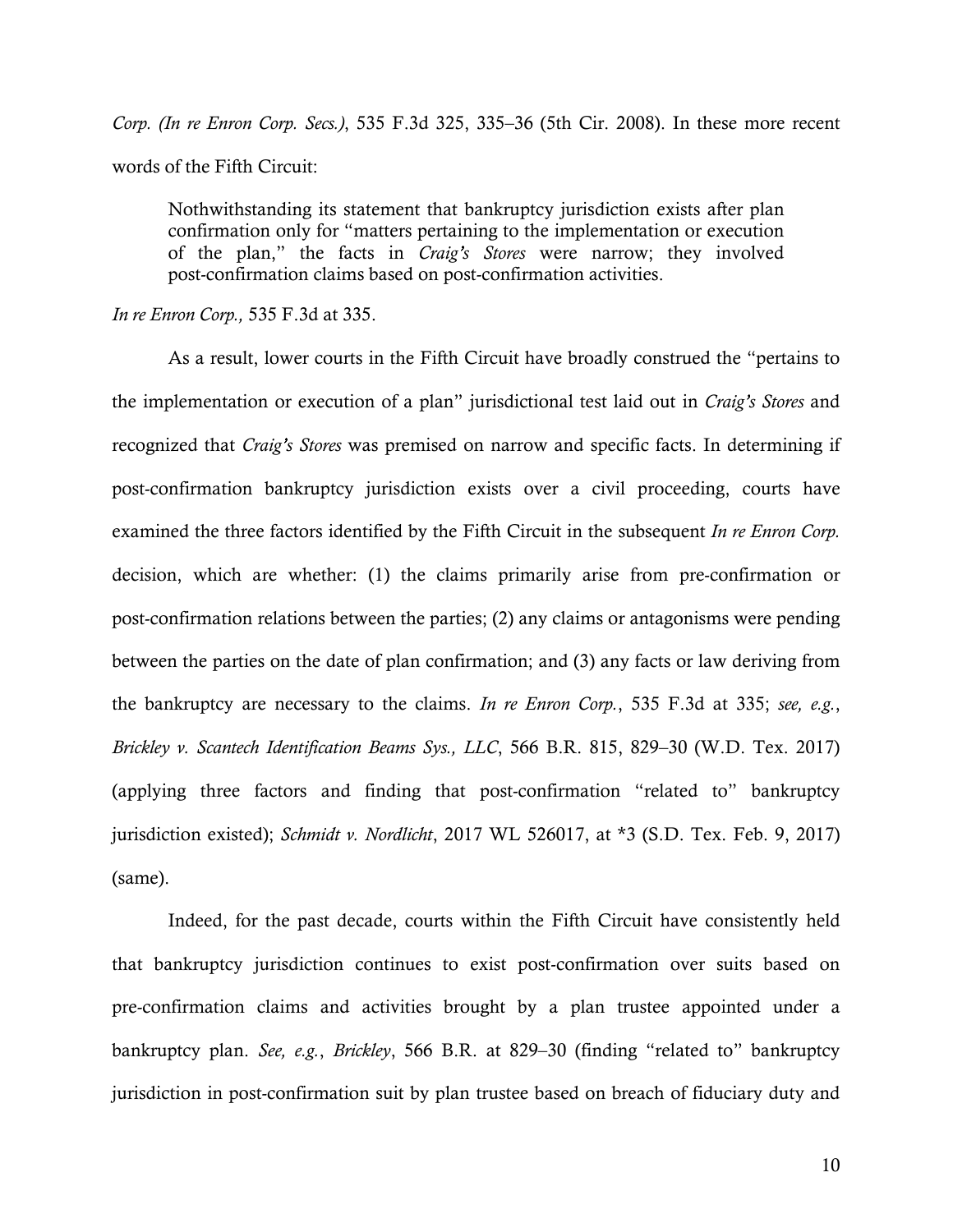RICO claims); *Schmidt*, 2017 WL 526017, at \*3 (finding "related to" bankruptcy jurisdiction in post-confirmation director and officer liability suit filed by plan trustee); *WRT Creditors Liquidation Tr. v. C.I.B.C. Oppenheimer Corp.*, 75 F. Supp. 2d 596, 604–06 (S.D. Tex. 1999) (finding "related to" bankruptcy jurisdiction in post-confirmation suit by plan trustee based on breach of fiduciary duties and state law claims); *Kaye v. Dupree,* (*In re Avado Brands, Inc.)*, 358 B.R. 868, 878–89 (Bankr. N.D. Tex. 2006) (same); *Coho Oil & Gas, Inc. v. Finley Res., Inc. (In re Coho Energy, Inc.)*, 309 B.R. 217, 221 (Bankr. N.D. Tex. 2004) (same).

Here, the Court easily finds that it has bankruptcy subject matter jurisdiction over the Suit filed by Plaintiff against Defendants as a "related to" proceeding. Plaintiff is a Plan Trustee appointed under the confirmed bankruptcy Plan of the Debtors. As Plan Trustee, Plaintiff is empowered to pursue and collect on the Debtors' causes of actions (including claims against Defendants in the Suit) and to distribute any net recoveries to pay creditors of the Debtors under the Plan. The Plan is a "liquidation" plan, meaning that the Debtors have no ongoing business operations and execution of the Plan involves the Plan Trustee (Plaintiff) pursuing causes of action for the benefit of creditors.<sup>9</sup> Without doubt, the Suit "pertains to implementation and execution" of the Debtors' Plan.

The Court concludes that after applying the three factors recognized for post-confirmation jurisdiction by the courts, it has "related to" bankruptcy jurisdiction over the Suit. *See, e.g.*, *In re Enron Corp.*, 535 F.3d at 335; *Brickley*, 566 B.R. at 829–30; *Schmidt*, 2017 WL 526017, at \*3. First, the claims in the Suit arise entirely from pre-confirmation actions allegedly taken (or not taken) by Defendants. Second, as correctly recognized by Defendants, antagonism existed with Defendants prior to confirmation of the Plan in

 9 Courts have also suggested that post-confirmation jurisdiction is broader when the confirmed plan liquidates, rather than reorganizes, a debtor. *See, e.g*, *Schmidt*, 2017 WL 526017, at \*3.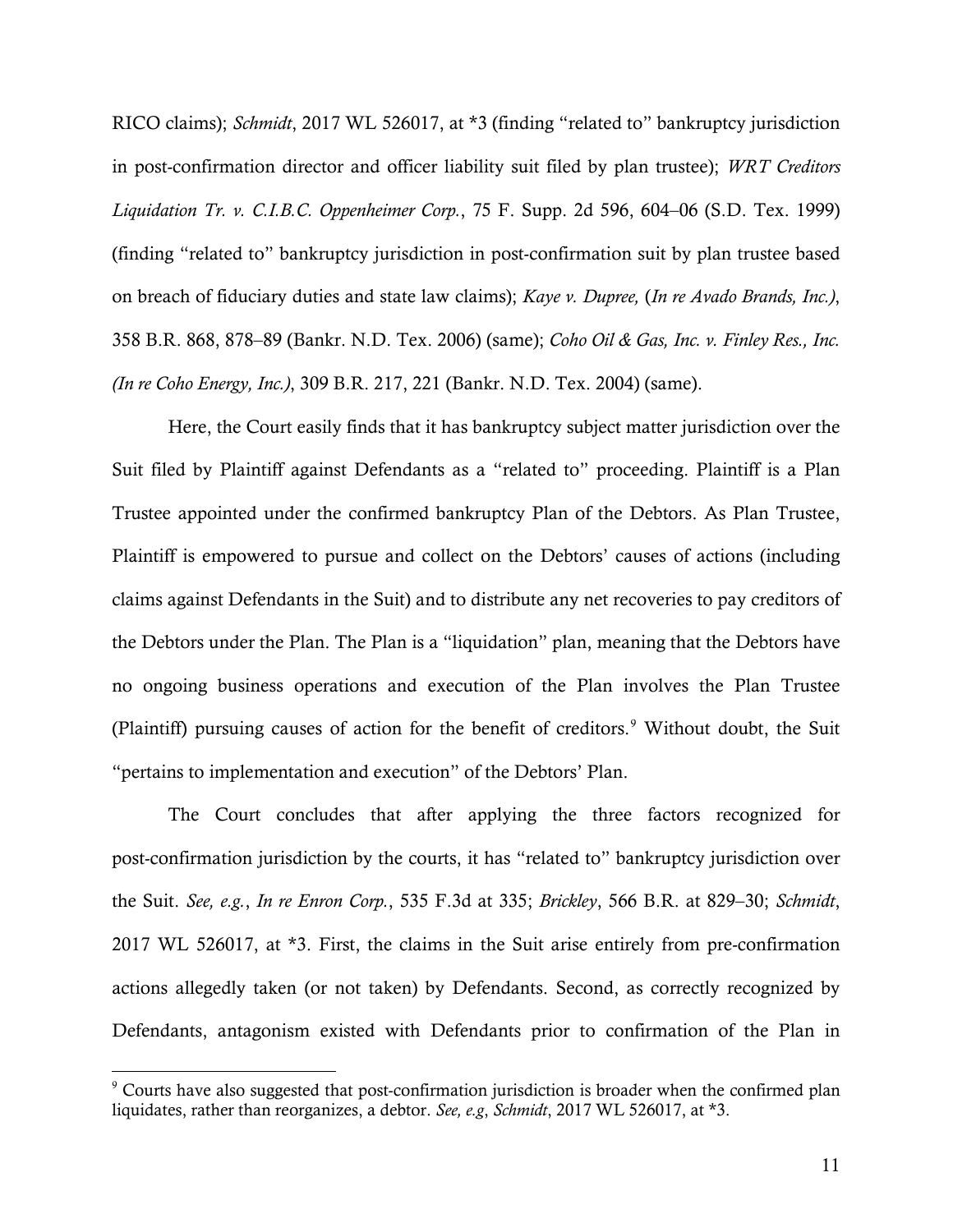September 2015. Months before Plan confirmation (in June 2015), the Official Committee of Unsecured Creditors sought and obtained Court approval to bring causes of action on behalf of the Debtors' estates against present and former officers and directors of the Debtors. *See* Emergency Motion and Order (DX-12 and DX-13). Third, while limited facts and law deriving from the bankruptcy may be examined with respect to some of the claims, any net recoveries made by Plaintiff on these claims will affect distributions to creditors under the confirmed Plan.

After considering these three factors, the Court finds that post-confirmation "related to" bankruptcy jurisdiction exists over the Suit.

### C. Conclusion—Bankruptcy Jurisdiction

For these reasons, this Court has bankruptcy subject matter jurisdiction over the Suit brought by Plaintiff against Defendants. As a consequence, the Court denies Plaintiff's Motion for remand based on lack of subject matter jurisdiction.

# III MANDATORY ABSTENTION

Second, Plaintiff seeks remand of the Suit based on mandatory abstention. The gravamen of Plaintiff's argument is that this Court is required to abstain from deciding the Suit under 28 U.S.C. § 1334(c)(2).

### A. Statutory Requirements

Mandatory abstention in a bankruptcy proceeding is governed by 28 U.S.C § 1334(c)(2). Section 1334(c)(2) states:

Upon timely motion of a party in a proceeding based upon a State law claim or State law cause of action, related to a case under title 11 but not arising under title 11 or arising in a case under title 11, with respect to which an action could not have been commenced in a court of the United States absent jurisdiction under this section, the district court shall abstain from hearing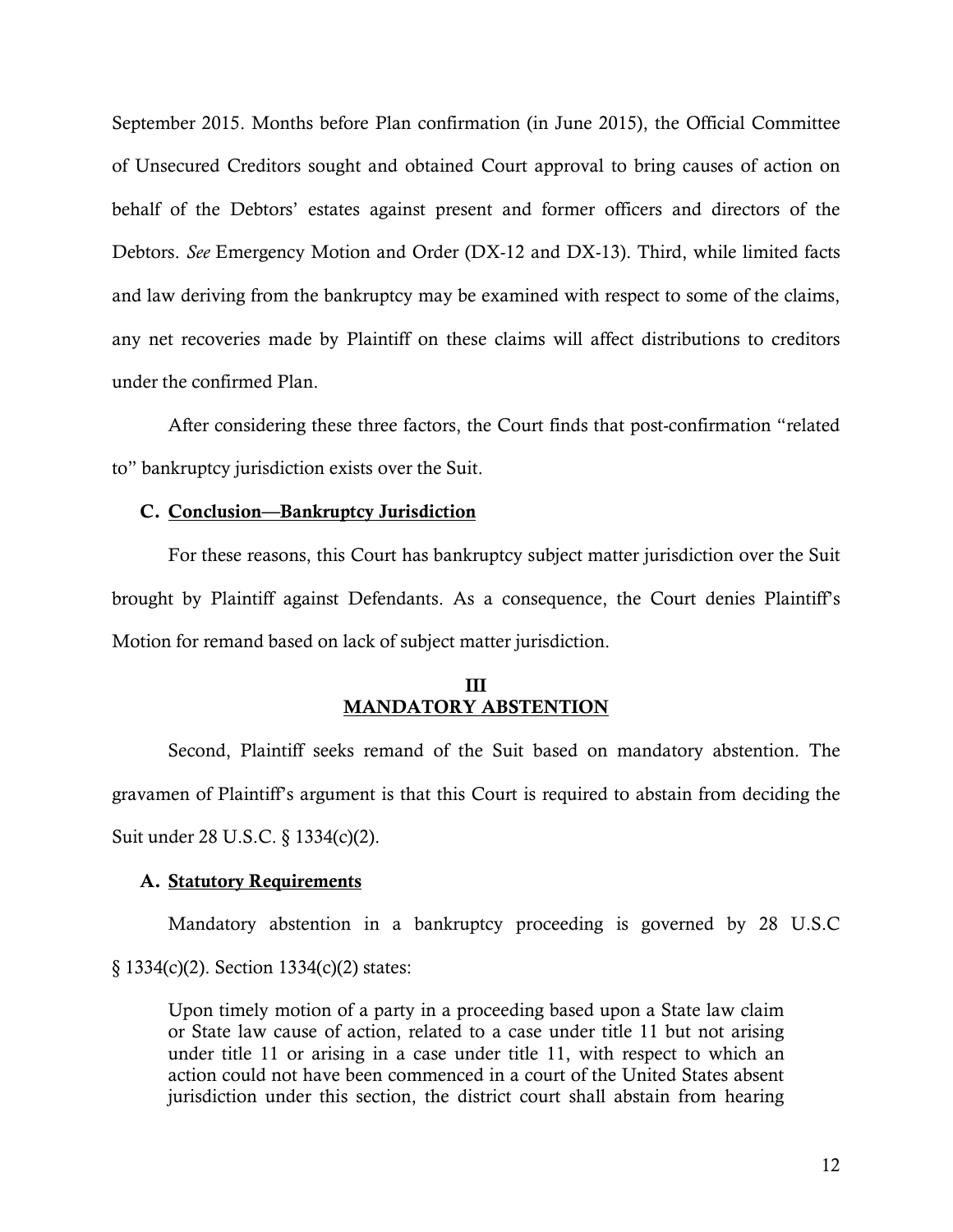such proceeding if an action is commenced, and can be timely adjudicated, in a State forum of appropriate jurisdiction.

This statute requires a federal court to abstain from hearing a proceeding if the following five requirements are met: (1) a motion to abstain is "timely" made; (2) the proceeding is a "non-core" ("related to") proceeding based upon a state law claim or cause of action; (3) the proceeding has no independent basis for federal jurisdiction other than § 1334(b); (4) the action can be adjudicated timely in state court; and (5) an action has been commenced in state court. *See Edge Petroleum Operating Co. v. GPR Holdings, L.L.C. (In re TXNB Internal Case)*, 483 F.3d 292, 300 (5th Cir. 2007). If the requirements for mandatory abstention are met, a federal court has no discretion—it must abstain. *See, e.g.*, *WRT Creditors Liquidation Tr.*, 75 F. Supp. 2d at 613 (citations omitted).

As to the first requirement, there has been no suggestion that Plaintiff did not timely file its Motion seeking mandatory abstention. No specific time limit is set by statute or rule for requesting mandatory abstention under § 1334(c)(2). *See Gehan Props. II, Ltd. v. Integrated Performance Sys., Inc. (In re Performance Interconnect Corp.)*, 2007 WL 2088281, at \*3–\*4 (Bankr. N.D. Tex. July 19, 2007). Here, the Motion seeking mandatory abstention was filed by Plaintiff within forty-five days of the docketing of the removed Suit in this Court and is timely filed in any event. Therefore, the Court's analysis will primarily focus on whether the remaining requirements of mandatory abstention have been met.

### B. "Related to" Requirement

 Mandatory abstention applies only to a "related to" bankruptcy proceeding (also known as a "non-core" proceeding) that is based on state law claims or causes of action. Mandatory abstention does not apply to a "core" proceeding (also known as an "arising under" or "arising in" proceeding). *See* 28 U.S.C. § 1334(c)(2); *Cadle Co. v. Moore (In re*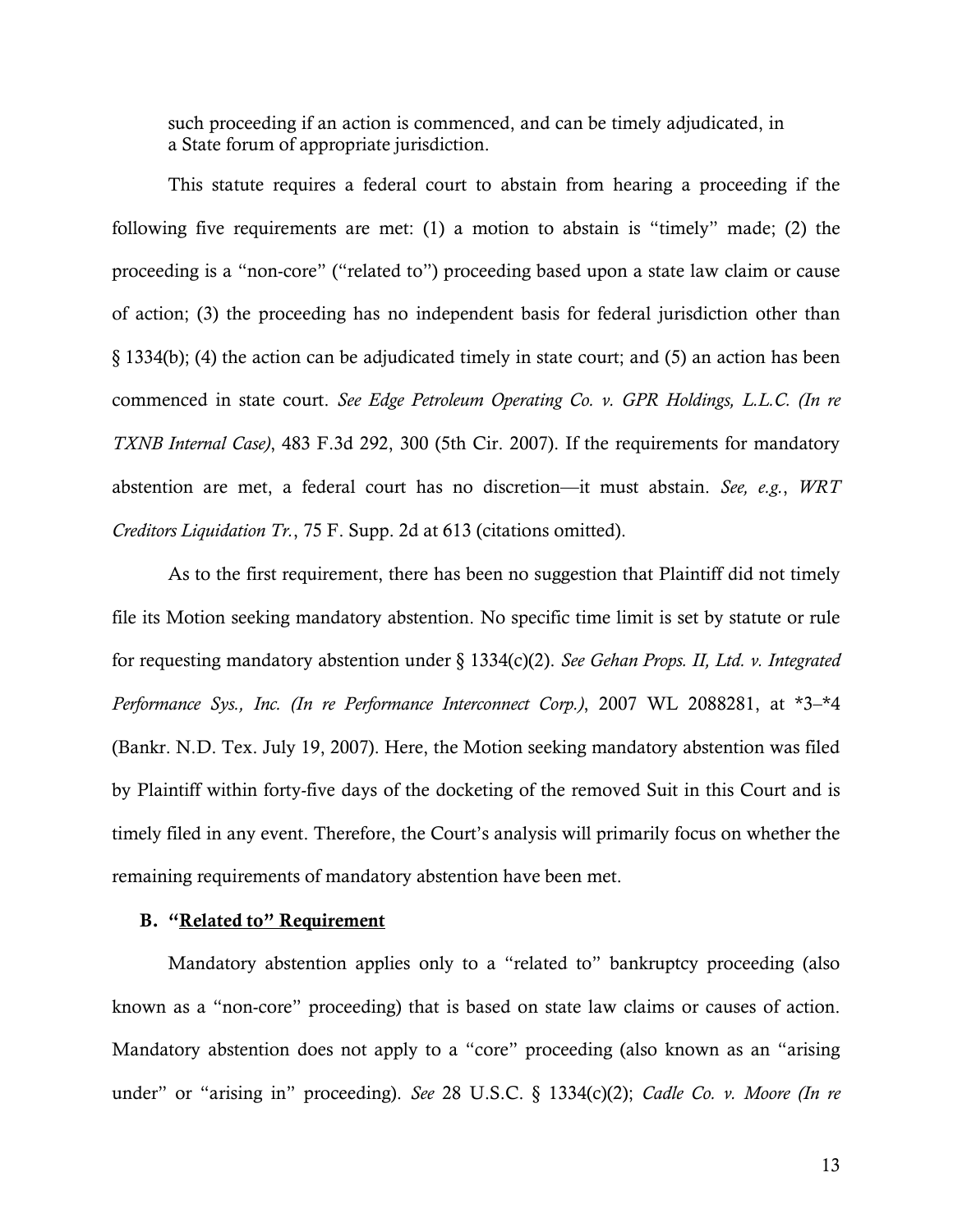*Moore)*, 739 F.3d 724, 728 (5th Cir. 2014); *Gober v. Terra Corp., (In re Gober),* 100 F. 3d 1195, 1206 (5th Cir. 1996).

 Both the "form and substance" of the proceeding should be analyzed to determine if it is "core" or "non-core." Each cause of action should be "separately examined" in making this determination. *See WRT Creditors Liquidation Tr.*, 75 F. Supp. 2d at 608 (citations omitted); *Legal Xtranet, Inc. v. AT&T Mgmt. Servs., L.P. (In re Legal Xtranet, Inc.)*, 453 B.R. 699, 708 (Bankr. W.D. Tex. 2011). Some courts state that the "core" versus "non-core" analysis is applied to the proceeding as a "whole"; other courts state that the proceeding is not examined as a "whole," but rather as to each of the causes of action in a suit. *Cf. WRT Creditors Liquidation Tr.*, 75 F. Supp. 2d at 608; *In re Legal Xtranet*, 453 B.R. at 708.

 A "core" proceeding is one that "arises under" the Bankruptcy Code or "arises in" a bankruptcy case. 28 U.S.C. § 157(b). According to the Fifth Circuit, a cause of action created or determined by a statutory provision of the Bankruptcy Code "arises under" the Bankruptcy Code; a cause of action that would have no existence outside of bankruptcy "arises in" a bankruptcy case. *See In re Wood*, 825 F.2d at 96–97.

Most courts have found that state law causes of action based on pre-bankruptcy events that do not invoke a substantive right created by federal bankruptcy law fail to "arise under" the Bankruptcy Code. *See WRT Creditors Liquidation Tr.*, 75 F. Supp. 2d at 609–10 (collecting cases). If the causes of action asserted exist under state law and stand independent of the bankruptcy case, they do not "arise in" a bankruptcy case. *See, e.g.*, *Schmidt*, 2017 WL 526017, at \*5; *WRT Creditors Liquidation Tr.*, 75 F. Supp. 2d at 612. Just because a bankruptcy plan creates a liquidating trust empowered to pursue pre-bankruptcy state law causes of action does not mean that the causes of action "arise in" a bankruptcy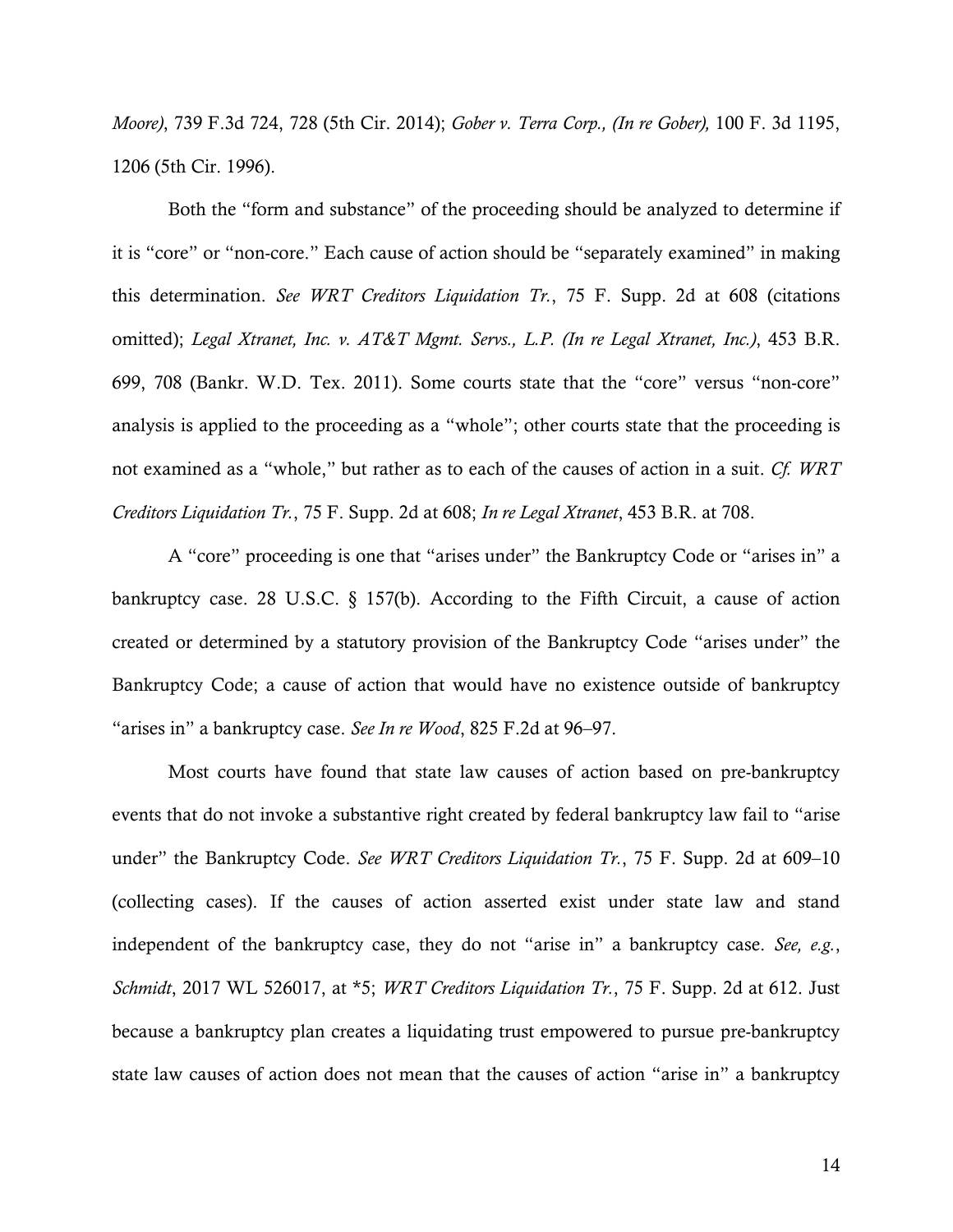case. *See WRT Creditors Liquidation Tr.*, 75 F. Supp. 2d at 612 ("The test is . . . not merely whether a bankruptcy court allowed or authorized the prosecution of the claim."). Similarly, claims do not "arise in" a bankruptcy just because they would not exist "but for" the filing of bankruptcy. *See Gupta v. Quincy Medical Ctr.*, 858 F.3d 657, 664–65 (1st Cir. 2017); *Schmidt*, 2017 WL 526017, at \*5. Instead, "core" jurisdiction exists if the claims are of the type that can only exist in a bankruptcy case. *See Gupta*, 858 F.3d at 665.

Applying these principles, the Court has separately examined each of the causes of action asserted by Plaintiff against Defendants in the Complaint.<sup>10</sup> Defendants are all former directors or officers of the Debtors. In sum, the causes of action alleged in the Complaint are for breach of corporate fiduciary duties under Texas and Delaware statutory and common law; trust fund liability under state law; corporate waste under state law; gross negligence under state law; assumpsit and unjust enrichment under state law; common law fraud under state law; ultra vires conduct under state law; securities law violations under Texas state law; and constructive fraudulent transfers under Texas and Delaware state law.

All of the causes of action in the Complaint are premised on pre-bankruptcy actions allegedly taken (and not taken) by Defendants. Furthermore, all of the causes of action are based on state law. None of the causes of action in the Complaint are based on the Bankruptcy Code, and each would have an existence outside of bankruptcy. As a result, the

 $\overline{a}$ 

<sup>&</sup>lt;sup>10</sup> Here, both Plaintiff and Defendants conceded at the hearing on the Motion that the appropriate pleading to examine for determining mandatory abstention was the Complaint filed by Plaintiff (rather than the Amended Petition filed in State Court). The Court agrees with this concession. *See H.T. Hackney Co. v. REWJB Gas Invs. (In re United Petroleum Grp., Inc.)*, 311 B.R. 307, 311 (Bankr. S.D. Fla. 2004) (concluding that although removal jurisdiction is determined by the pleading on file at the time of removal, a mandatory abstention analysis takes into account subsequent events in the suit). Further, no challenge was made by Plaintiff as to the propriety of Defendants removal of the Suit from State Court. If such a challenge to removal had been made, then it would have been appropriate to examine the Amended Petition on file at the time of removal to determine federal removal jurisdiction. *See, e.g.*, *Boelens v. Redman Homes, Inc.*, 759 F.2d 504, 507 (5thCir. 1985).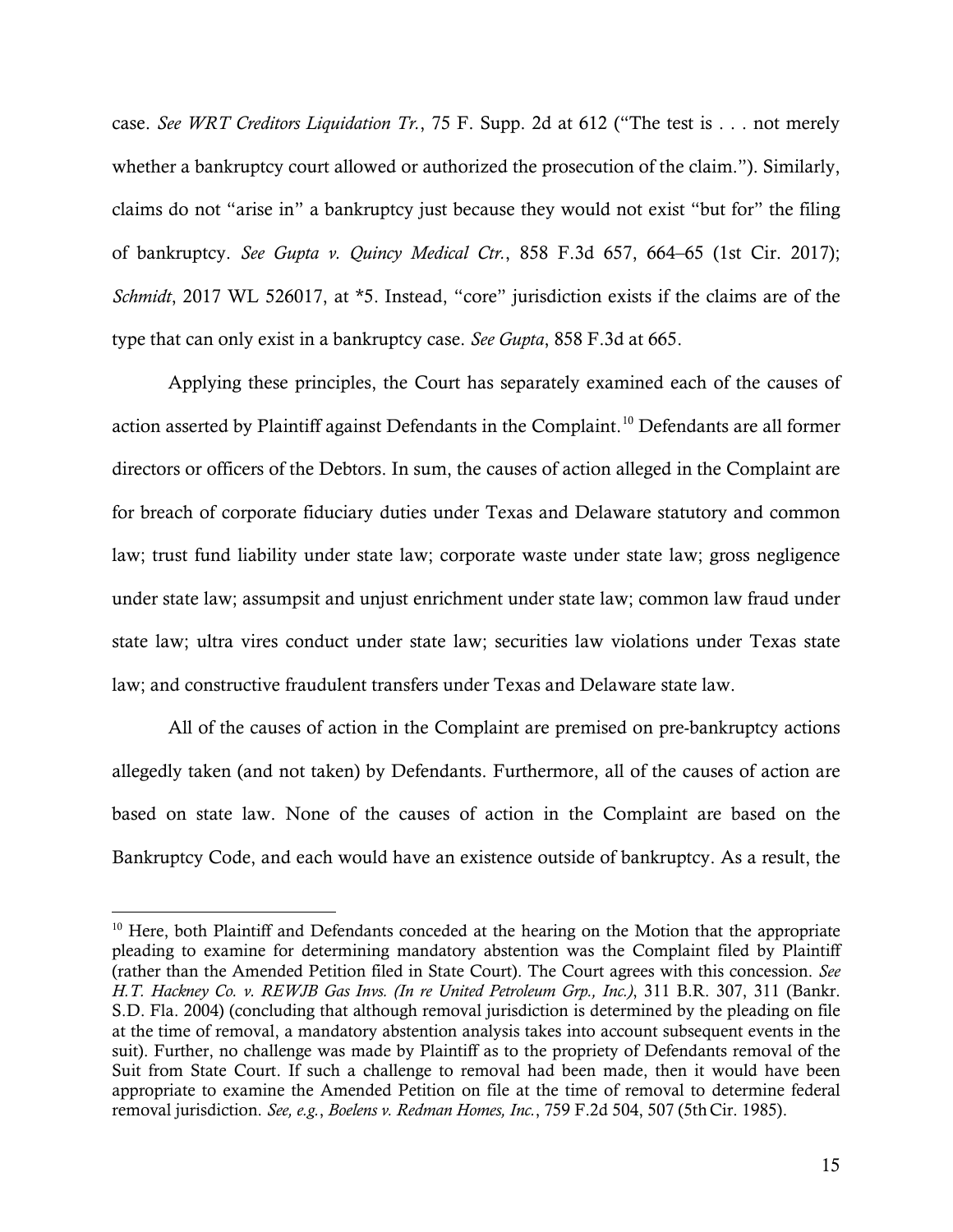Court concludes that, whether viewed separately or as a whole, the Suit is not within this Court's "core" bankruptcy jurisdiction.

At the hearing on the Motion, the Court closely questioned Plaintiff's counsel regarding whether Plaintiff was attempting to use § 544(b) of the Bankruptcy Code to assert the state law fraudulent transfer claims in the Complaint (Counts 16 and 17). Plaintiff's counsel stipulated that Plaintiff was not and will not use § 544(b) of the Bankruptcy Code to pursue such claims. Moreover, the face of the Complaint does not assert standing under § 544(b) of the Bankruptcy Code to bring these claims. Based on this stipulation by Plaintiff's counsel, the Court finds that the state law fraudulent transfer claims in the Complaint are not within the "core" jurisdiction of the Court.

Defendants attempt to create "core" jurisdiction in this Court by asserting that most of the causes of action in the Complaint are precluded by a "correct" interpretation of the confirmed Plan, which they call a critical "gating" issue. *See* Response, pp. 9–13. But as often recognized by courts, the assertion of a defense based on an interpretation of the confirmed plan or order of a bankruptcy court is not sufficient to invoke "core" bankruptcy jurisdiction. *See, e.g.*, *Nancy Sue Davis Tr. v. Davis*, 2009 WL 1066996, at \*2 (S.D. Tex. Apr. 21, 2009) (concluding that defenses based on an interpretation of the confirmation order or plan will not create core bankruptcy jurisdiction); *Malesovas v. Sanders*, 2005 WL 1155073 at \*3 (S.D. Tex. May 16, 2005) (stating defenses based on confirmed bankruptcy plan do not create bankruptcy jurisdiction over a removed suit; state courts are qualified to and routinely interpret bankruptcy plans); *Principal Life Ins. Co. v. JPMorgan Chase Bank, N.A. (In re Brooks Mays Music Co.)*, 363 B.R. 801, 810 (Bankr. N.D. Tex. 2007) (noting defense based on a release in a bankruptcy court order does not create "core" jurisdiction in bankruptcy court).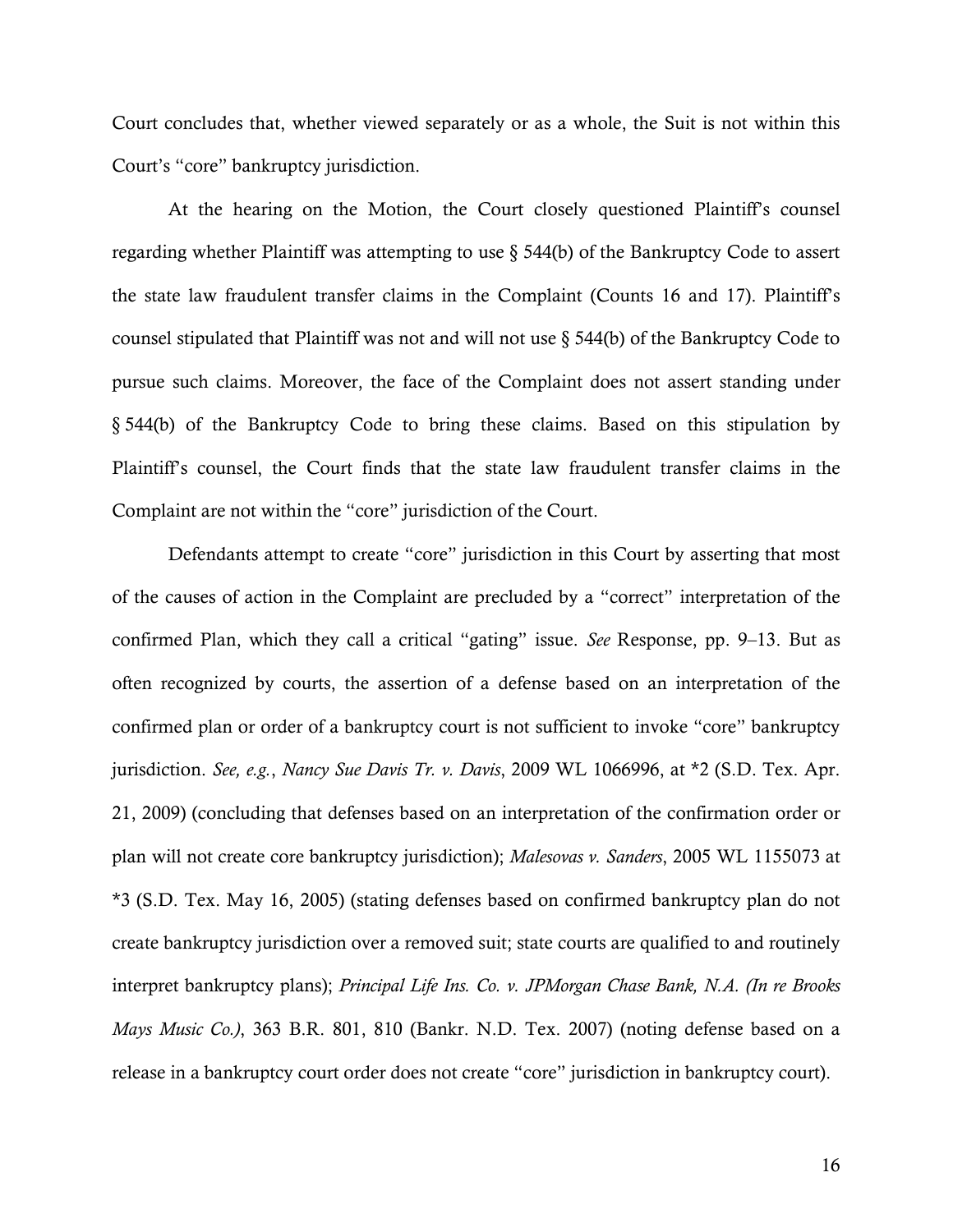Defendants also argue the claims are "core" because, but for the Plan, Plaintiff would not have standing to pursue the causes of action asserted against Defendants, and because the Complaint expressly mentions the Plan. *See* Response, pp. 13–14. This type of argument has likewise been rejected by the courts. *See Gupta*, 858 F.3d at 664–65. A bankruptcy court's order or confirmed plan authorizing the prosecution of a cause of action does not make the cause of action a "core" proceeding. *See WRT Creditors Liquidation Tr.*, 75 F. Supp. 2d at 612; *see also Malesovas*, 2005 WL 1155073, at \*3 (remanding suit to state court even though state court may have to interpret confirmed bankruptcy plan).

In sum, the Court concludes that the causes of action asserted in the Complaint are not "core" proceedings in form or substance. Instead, the causes of action in the Complaint are only "related to" (non-core) proceedings based on state law. Courts within the Fifth Circuit have consistently found that post-confirmation suits by plan trustees based on state law claims are only within the "related to" (and not "core") bankruptcy jurisdiction of a federal court. *See, e.g.*, *Brickley*, 566 B.R. at 829–30 (stating post-confirmation claims for breach of fiduciary duty and state law claims are "related to" claims); *Schmidt*, 2017 WL 526017, at \*3 (same); *WRT Creditors Liquidation Tr.*, 75 F. Supp. 2d at 613 (same); *In re Avado Brands*, 358 B.R. at 878–89 (same).

As a result, the Court finds that this requirement for mandatory abstention (the Suit is a "related to," "non-core" proceeding based on state law) has been satisfied.

#### C. Independent Jurisdiction Requirement

 Mandatory abstention applies only when the proceeding has no independent basis for federal jurisdiction, other than 28 U.S.C. § 1334(b) (the bankruptcy jurisdiction statute).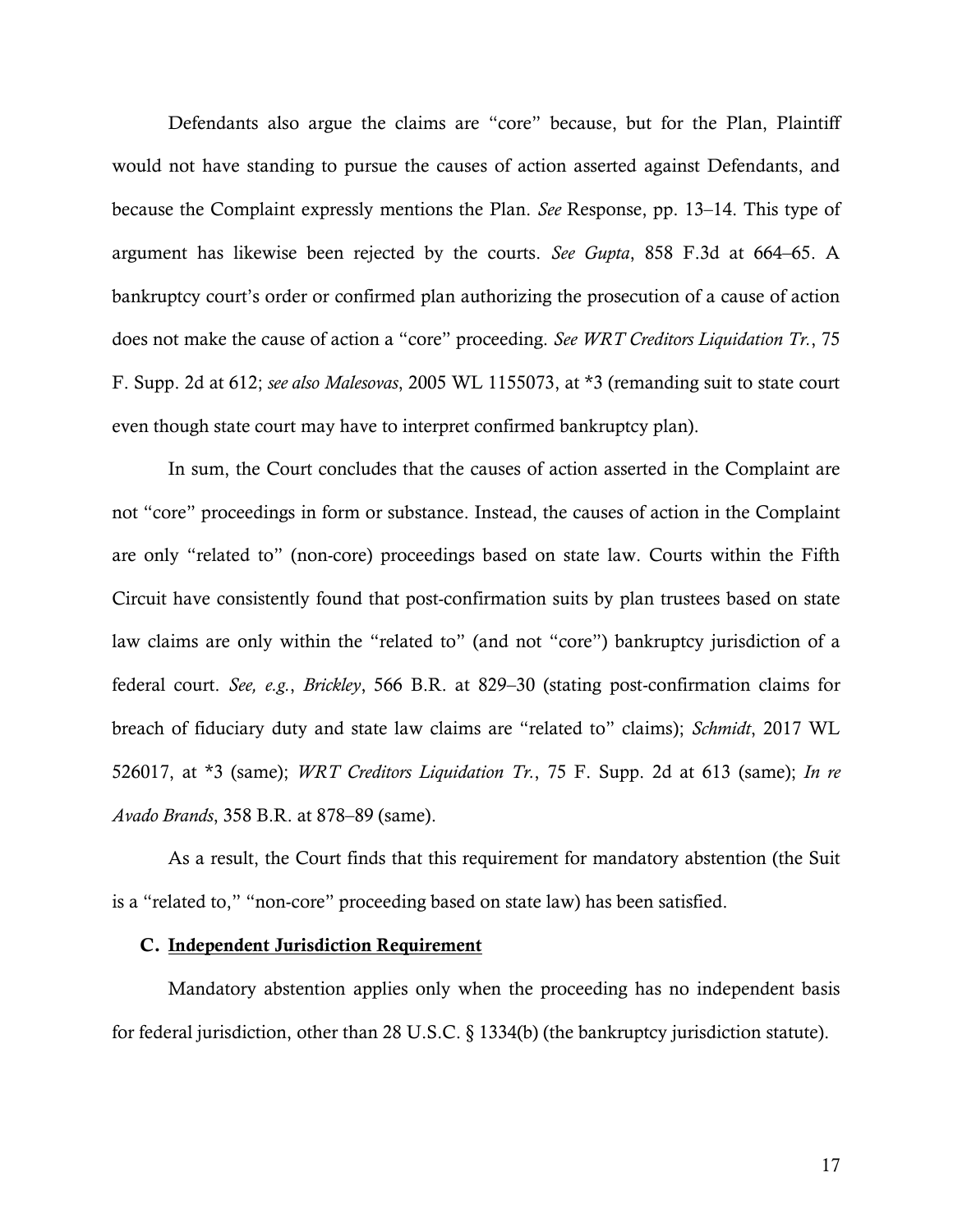Here, the Court is satisfied that the Suit has no independent basis for federal jurisdiction other than § 1334(b). There is no diversity jurisdiction in the Suit and none has been suggested. *See* 28 U.S.C. § 1332. Further, Plaintiffs' Complaint alleges only state law causes of action.

Defendants' suggestion that independent federal jurisdiction may exist because the Complaint relies on §§ 544 and 548 of the Bankruptcy Code is misplaced for two reasons. First, the Complaint on its face does not state a cause of action under either  $\S$  544 or  $\S$  548, and Plaintiff's counsel stipulated that it is not using  $\S$  544 to assert state law fraudulent transfer claims. Second, federal jurisdiction over any claims under §§ 544 and 548 would be based on 28 U.S.C. § 1334(b) (the bankruptcy jurisdiction statute). So, there would be no "independent" basis for federal jurisdiction in any event.

Consequently, the Court finds that this requirement for mandatory abstention (that the Suit has no independent basis for federal jurisdiction) has been satisfied.

### D. Timely Adjudication Requirement

 Mandatory abstention is required only if the proceeding can be "timely adjudicated" in state court. While a naked assertion that a proceeding can be timely heard in state court will not satisfy the requirement, courts have recognized that the requirement is a relatively low hurdle to clear. *See, e.g.*, *WRT Creditors Liquidation Tr.*, 75 F. Supp. 2d at 605–06; *Montalvo v. Vela (In re Montalvo)*, 559 B.R. 825, 842 (Bankr. S.D. Tex. 2016). The issue is not whether a matter can be adjudicated more timely in state court than in federal court. Rather, the movant need only present evidence to show that the proceeding can be heard by the state court in a timely fashion. *See, e.g.*, *WRT Creditors Liquidation Tr.*, 75 F. Supp. 2d at 605.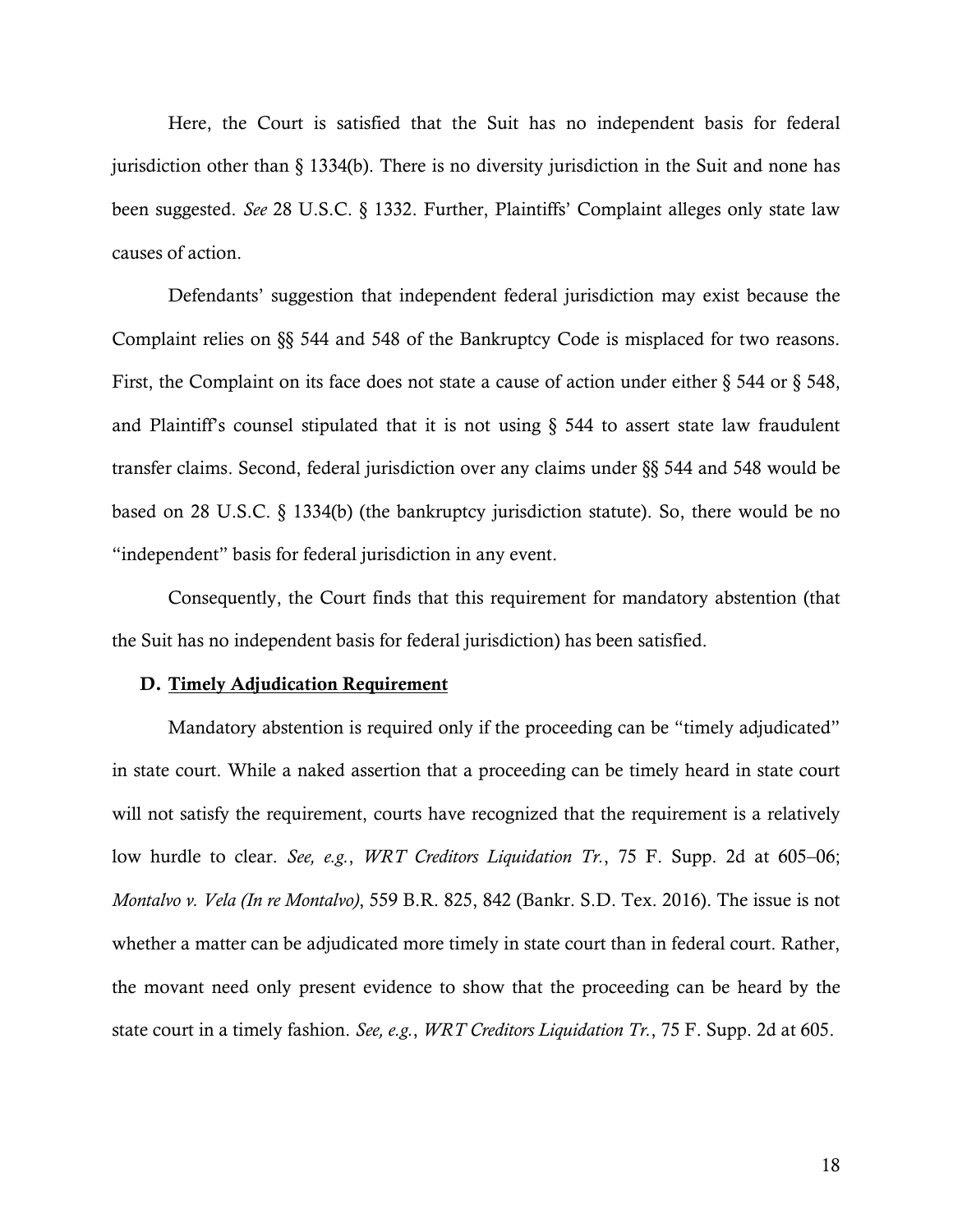Here, Plaintiff easily satisfied its burden to show that the Suit can be timely adjudicated in the State Court. At the hearing on the Motion, Plaintiff provided credible testimony and introduced exhibits regarding the typical practices in and caseload of the 149th District Court of Brazoria County. *See* PX-12 and PX-13. The evidence clearly showed that the State Court can timely adjudicate the Suit.

As a result, the Court finds that this requirement for mandatory abstention (that the Suit can be timely adjudicated in State Court) has been satisfied.

#### E. Commenced in State Court Requirement

Finally, mandatory abstention applies only if an action is commenced in state court. This requirement is satisfied if the state court action was filed, removed to federal court, and then the federal court is requested to abstain. *See, e.g.*, *Schmidt*, 2017 WL 526017, at \*1, \*4; *WRT Creditors Liquidation Tr.*, 75 F. Supp. 2d at 602, 613; *see also In re Simmons*, 205 B.R. 834, 847 (Bankr. W.D. Tex. 1997) (denying request for mandatory abstention because movant had not yet commenced a proceeding in state court at the time of filing the motion for abstention in bankruptcy court).

Here, there can be no dispute that the Suit was commenced by Plaintiff in State Court prior to removal and prior to abstention being sought in this Court. Plaintiff commenced the State Court action against Defendants on March 6, 2017. The action was removed to federal court on March 24, 2017 and transferred to this Court on May 3, 2017. Abstention was then requested in this Court by Plaintiff on June 19, 2017. See PX-12 (Register of Actions in State Court); DX-3 (Notice of Removal); Order (dkt# 1); Motion (dkt# 31). Indeed, in their pleadings, Defendants conceded that this requirement has been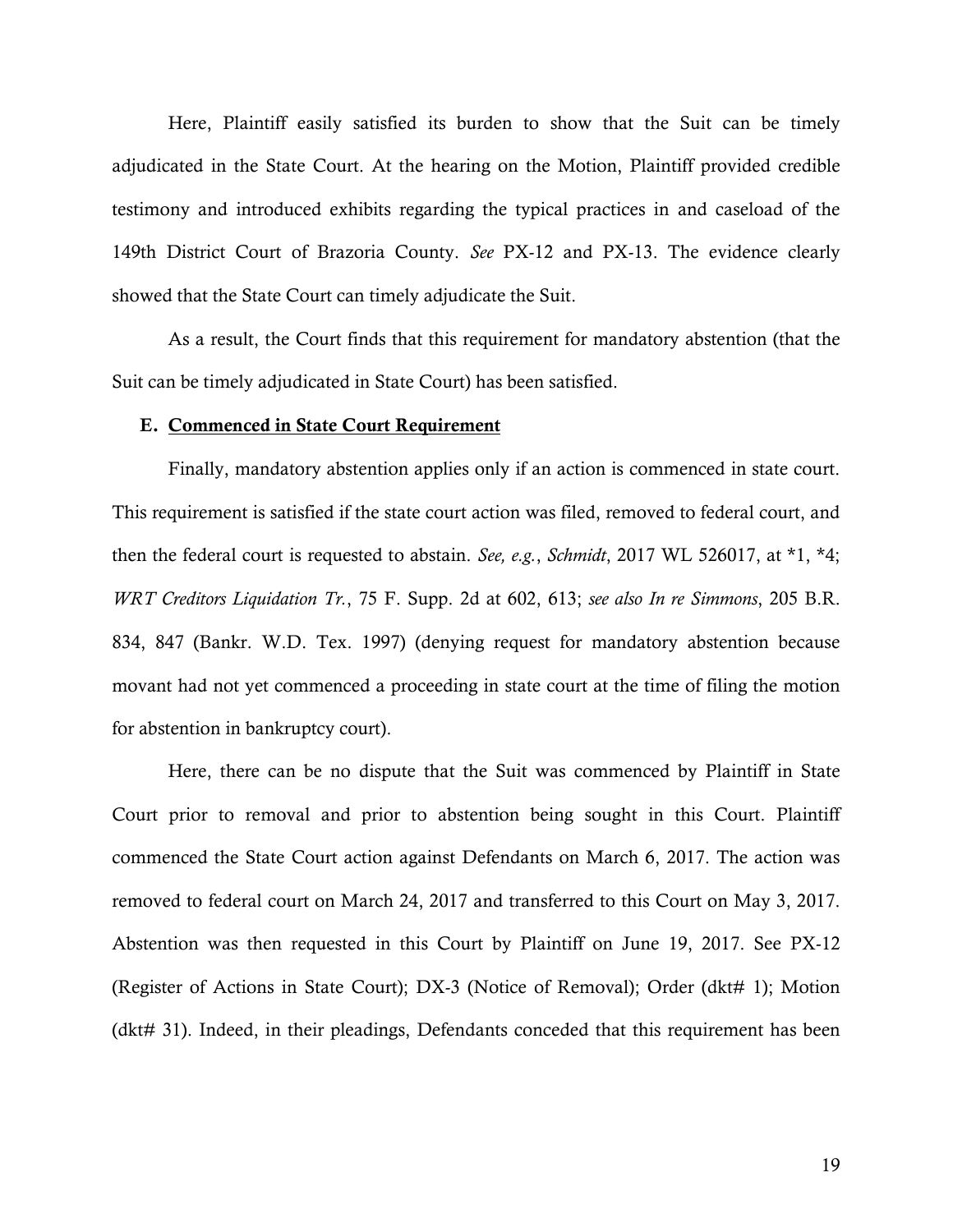satisfied. *See* Response, p. 9 ("Here, the Defendants do not dispute that an action was commenced in state court." $)$ .<sup>11</sup>

For these reasons, the Court finds that this requirement for mandatory abstention (that an action is commenced in state court) has been satisfied.

#### F. Conclusion—Mandatory Abstention

 $\overline{a}$ 

In conclusion, the Court finds that each of the requirements for mandatory abstention under 28 U.S.C.  $\S 1334(c)(2)$  have been satisfied. Consequently, the Court has no discretion; it must remand the Suit to State Court.

 Nevertheless, the Court will still address Plaintiff's alternative request for remand based on permissive abstention. This is because a bankruptcy court may still permissively abstain under 28 U.S.C.  $\S$  1334(c)(1) when some, but not all, of the requirements of mandatory abstention are satisfied. *See In re Gober*, 100 F.3d at 1206–07.

# IV PERMISSIVE ABSTENTION/EQUITABLE REMAND

Alternatively, Plaintiff seeks remand of the Suit to State Court based on permissive abstention and/or equitable remand. The genesis of Plaintiff's argument is that this Court should exercise its discretion to abstain and remand under 28 U.S.C. § 1334(c)(1) (permissive abstention) and/or 28 U.S.C. § 1452(b)(equitable remand).

 $11$  Yet at the hearing on the Motion, Defendants argued that a state court proceeding must be commenced prior to the debtor's bankruptcy case being filed for mandatory abstention to apply. This argument mixes apples and oranges. The governing statute (28 U.S.C.  $\S$  1334(c)(2)) refers to a "proceeding" and an "action," not a bankruptcy "case." Courts have often mandatorily abstained from post-confirmation suits filed by a plan trustee in state court, even though (obviously) the suit was commenced after the filing of the bankruptcy case. *See, e.g.*, *Schmidt*, 2017 WL 526017, at \*1, \*4; *WRT Creditors Liquidation Tr.*, 75 F. Supp. 2d at 602, 613.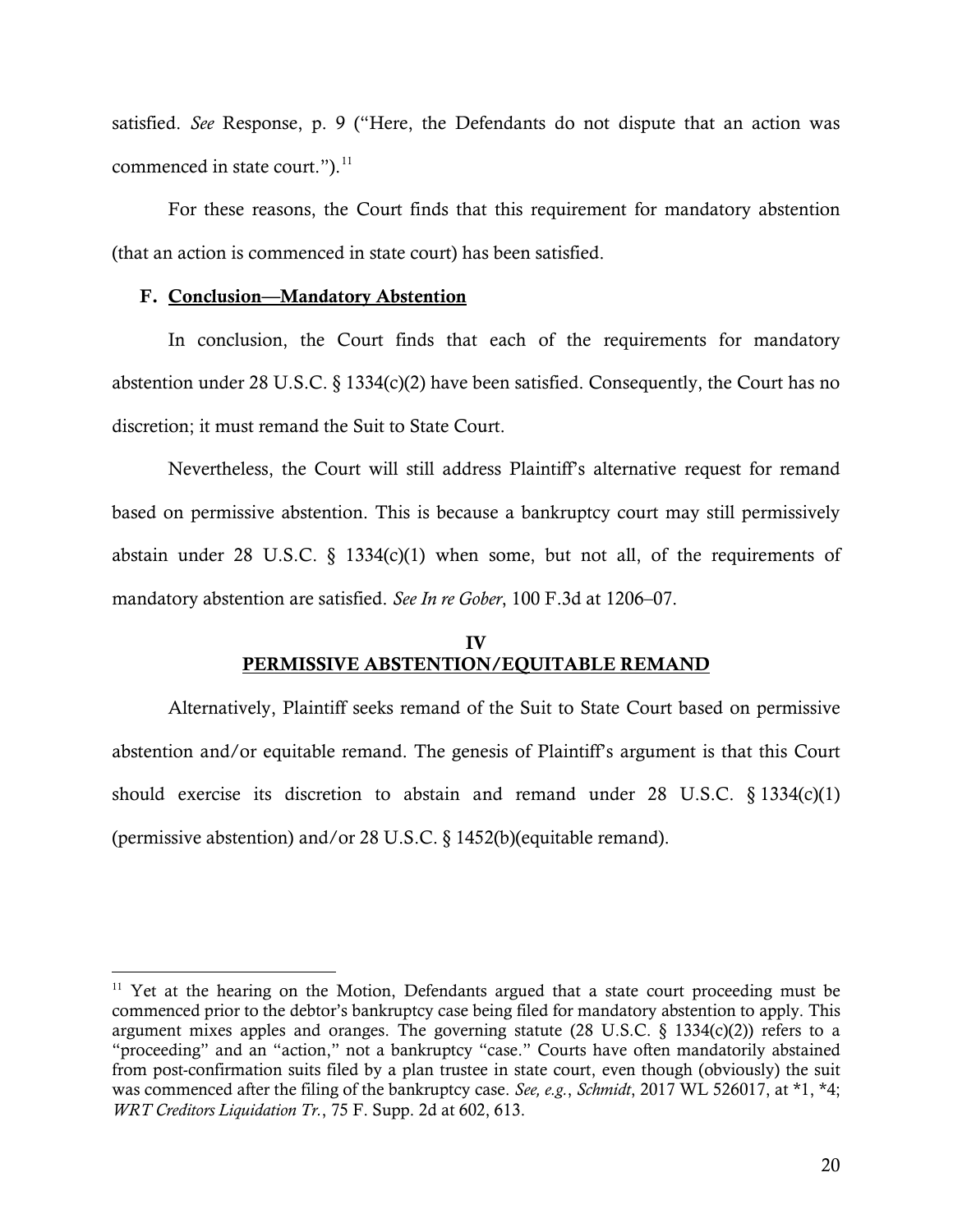### A. Applicable Statutes

Permissive abstention in a bankruptcy proceeding is governed by 28 U.S.C.

§ 1334(c)(1). Section 1334(c)(1) states:

Except with respect to a case under chapter 15 of title 11, nothing in this section prevents a district court in the interest of justice, or in the interest of comity with State courts or respect for State law, from abstaining from hearing a particular proceeding arising under title 11 or arising in or related to a case under title 11.

Equitable remand of a bankruptcy proceeding is provided for by 28 U.S.C. § 1452(b).

Section 1452(b) states:

The court to which such claim or cause of action is removed may remand such claim or cause of action on any equitable ground.

According to the Fifth Circuit, bankruptcy courts have broad discretion to permissively abstain and equitably remand a suit. *See, e.g.*, *In re Gober*, 100 F.3d at 1206; *Browning v. Navarro*, 743 F.2d 1069, 1077 n.21 (5th Cir. 1984). Such discretion is not limited by the type of proceeding. Rather, the bankruptcy court may permissively abstain from both "core" and "non-core" bankruptcy proceedings. *In re Gober*, 100 F.3d at 1206.

### B. Factors

 Courts throughout the Fifth Circuit typically use a factors-based analysis to determine if permissive abstention and equitable remand of a bankruptcy civil proceeding is appropriate. Because the two statutes are similar in purpose, the same factors are usually weighed to determine if permissive abstention or equitable remand is warranted. *See, e.g.*, *Regal Row Fina, Inc. v. Wash. Mut. Bank*, 2004 WL 2826817 at \*8 (N.D. Tex. Dec. 9, 2004); *Broyles v. U.S. Gypsum Co.*, 266 B.R. 778, 785 (E. D. Tex. 2001); *Inter Nat'l Bank v. Rosales (In re Rosales)*, 2012 WL 4343701 at \*4 (Bankr. W.D. Tex. Sept. 21, 2012); *Special Value*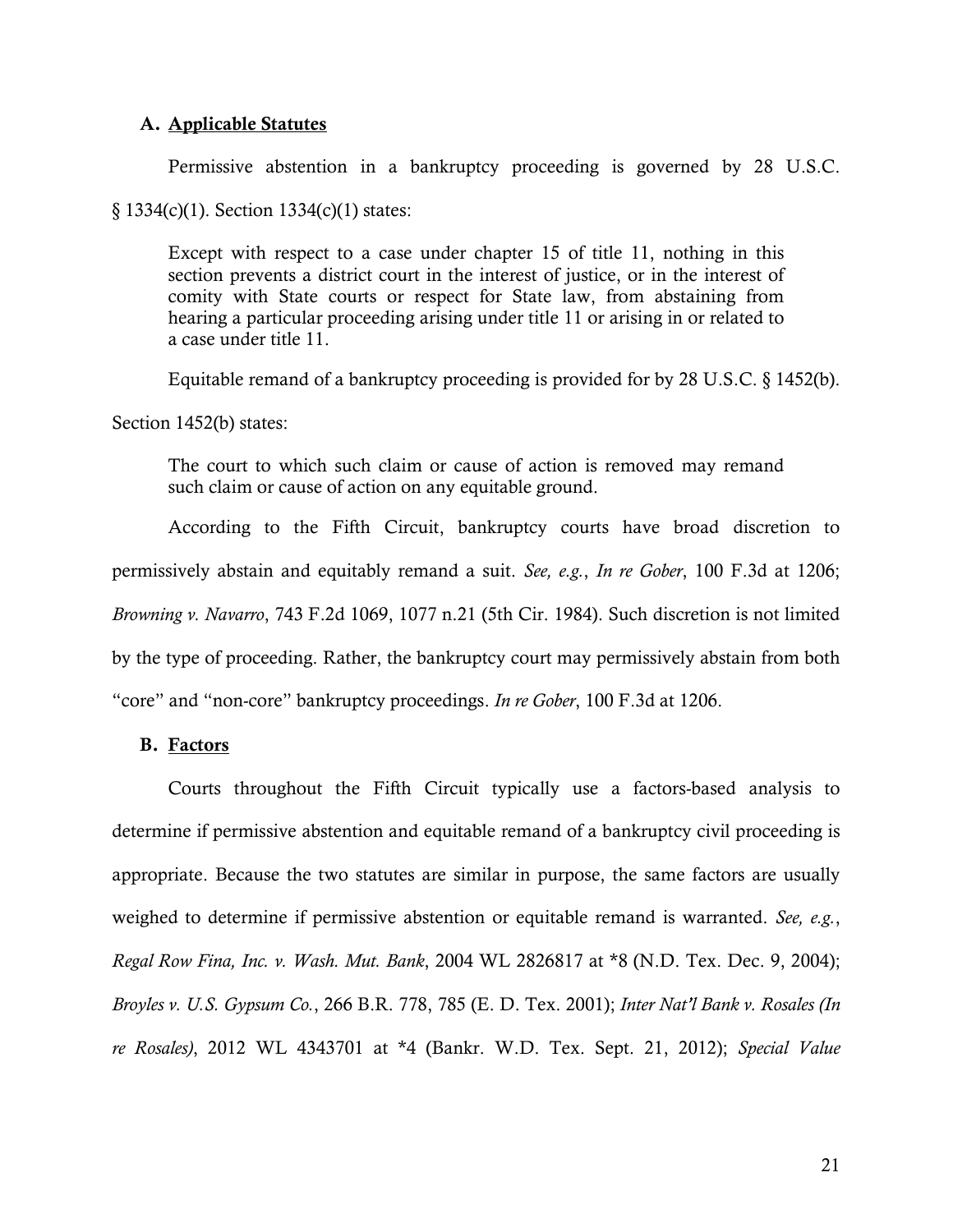*Continuation Partners, L.P. v. Jones (In re Special Value Continuation Partners, L.P.)*, 2011 WL

5593058 at \*7–\*8 (Bankr. S.D. Tex. Nov. 10, 2011).

The non-exclusive factors examined include:

- (1) the effect or lack thereof on the efficient administration of the estate if the court remands or abstains;
- (2) extent to which state law issues predominate over bankruptcy issues;
- (3) difficult or unsettled nature of applicable law;
- (4) presence of related proceeding commenced in state court or other nonbankruptcy proceeding;
- (5) jurisdictional basis, if any, other than 28 U.S.C. § 1334;
- (6) degree of relatedness or remoteness to main bankruptcy case;
- (7) the substance, rather than the form, of an asserted core proceeding;
- (8) the feasibility of severing state law claims from core bankruptcy matters to allow judgment to be entered in state court with enforcement left to the bankruptcy court;
- (9) the burden of the court's docket;
- (10) the likelihood that the commencement of the proceeding in bankruptcy court involves forum shopping by one of the parties;
- (11) the existence of a right to a jury trial;
- (12) the presence in the proceeding of non-debtors parties;
- (13) comity; and
- (14) the possibility of prejudice to other parties in the action.

*See Regal Row*, 2004 WL 2826817 at \*8; *Broyles*, 266 B.R. at 785; *In re Rosales*, 2012 WL

4343701 at \*4; *Special Value*, 2011 WL 5593058 at \*7–8.

## C. Analysis of Factors

Here, on balance, the Court finds that the factors weigh in favor of permissive

abstention and equitable remand of the Suit to State Court. The following is the Court's

analysis of the factors.

## 1. Factors in Favor of Abstention/Remand

In sum, nine factors weigh in favor of permissive abstention and equitable remand of

the Suit under the circumstances.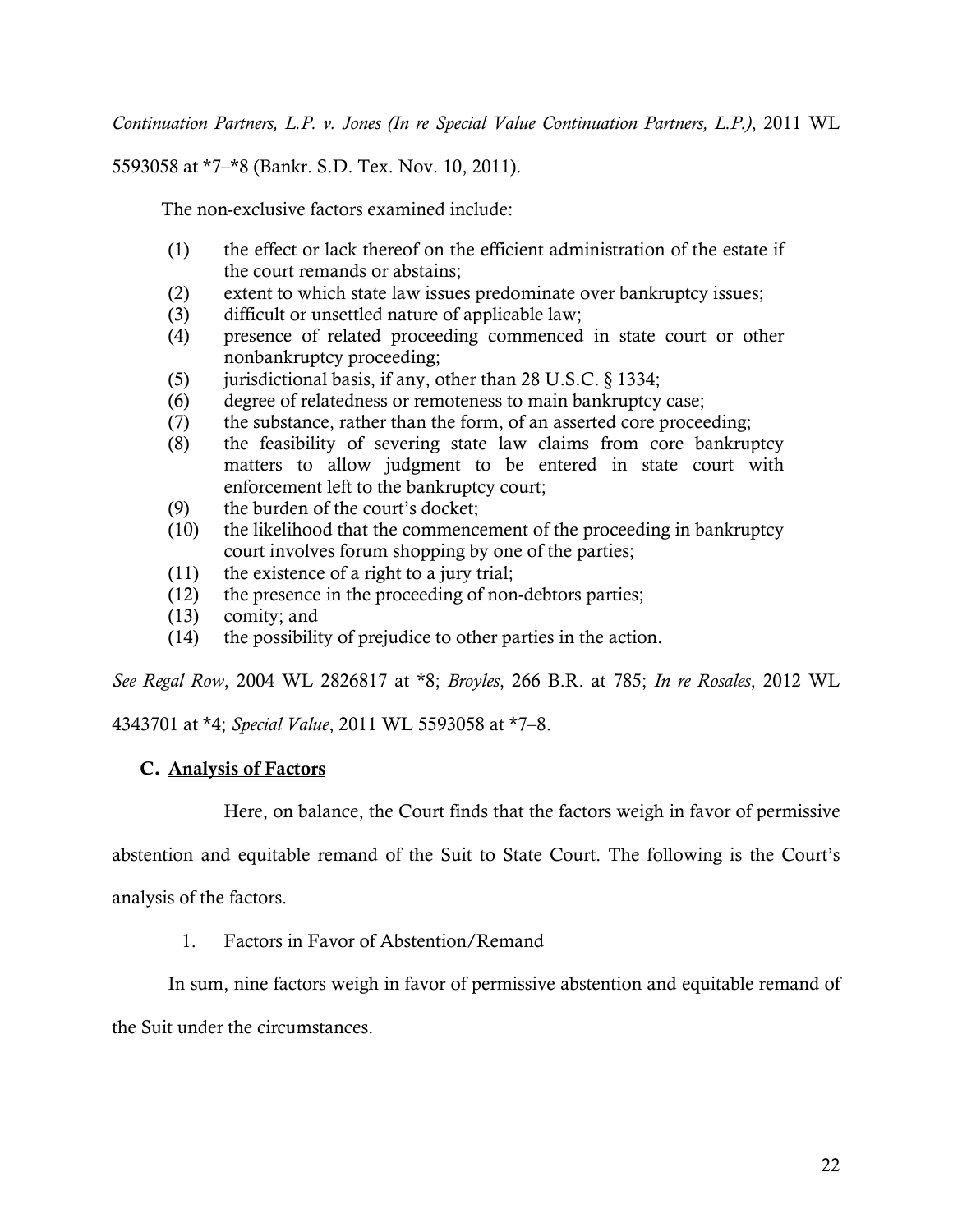Factor 1 (efficient administration of estate) weighs in favor of abstention and remand. As Plaintiff correctly points out, there is no longer a bankruptcy estate to administer in the Debtors' bankruptcy case. A liquidating Plan has been confirmed and the Debtors are no longer operating under bankruptcy supervision (or otherwise). The State Court is well positioned to promptly adjudicate the Suit and determine whether the claims asserted have merit and any recoverable value for creditors.

Factor 2 (predominant issues) also weighs in favor of abstention and remand. State law (and not bankruptcy law) issues predominate in the Suit. The multiple causes of action in the Complaint are all based on state law. Defendants' argument, that critical "gating" bankruptcy Plan defenses are better decided by this Court, is unavailing for several reasons. Most of the suggested defenses—an exculpation clause, lack of standing, and statute of limitations—are also based on state law. In the event the Plan may impact any such defenses, the State Court is capable of reading and understanding the Plan. As the federal district court in *Malesovas* recognized: "bankruptcy plans of reorganization, no matter how complicated, are contracts which can be interpreted by other courts of competent jurisdiction. . . . Thus, state courts are qualified to interpret the language of bankruptcy plans and orders and routinely engage in such interpretation." 2005 WL 1155073 at \*3.

Factors 4 (presence of related proceeding), 5 (jurisdictional basis), 6 (degree of remoteness), and 7 (substance of proceeding) all weigh heavily in favor of abstention and remand. There is a related proceeding present that was commenced in state court—the Suit that was originally filed by Plaintiff in Brazoria County, Texas. There is no federal jurisdiction over the Suit other than bankruptcy jurisdiction under 28 U.S.C. § 1334. The Suit is quite remote from the Debtors' bankruptcy case, where a liquidating Plan was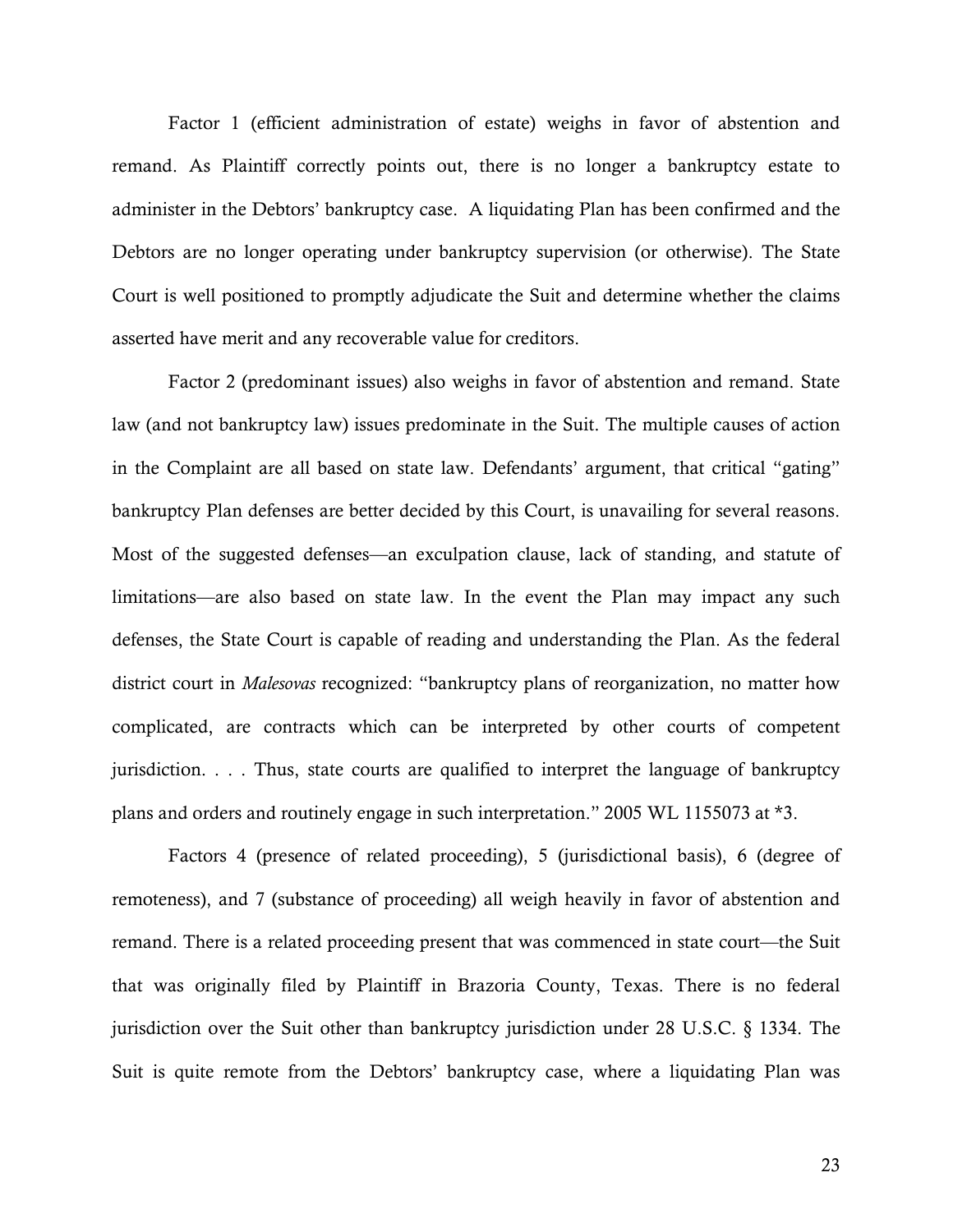confirmed almost two years ago. And the substance, as well as the form, of the Suit is not a "core" proceeding.

Factors 9 (burden on the court's docket) and 11 (jury trial) also weigh heavily in favor of permissive abstention and remand. Here, the burden on the docket of the U.S. District Court for the Western District of Texas must also be considered. This is because this Court (a bankruptcy court) does not have authority to enter a final judgment in the Suit, since it is a "non-core" proceeding and this Court lacks all parties' consent. *See* 28 U.S.C. § 157(c)(1)–(2). As a result, any final judgment in the Suit would have to be rendered by the federal District Court. *See* 28 U.S.C. § 157(c)(1).

Even more importantly, Plaintiff has repeatedly demanded (and is entitled to) a jury trial in the Suit. This Court lacks authority to conduct a jury trial given the lack of party consent. *See* 28 U.S.C. § 157(e). So, the U.S. District Court (not this Court) would have to conduct a trial if the Suit stayed in federal court. The U.S. District Court for the Western District of Texas has among the heaviest caseloads in the entire country. These hardworking federal district judges handle massive criminal dockets as well as substantial civil dockets, while enduring several judicial vacancies. *See* U.S. District Court Judicial Caseload Profile (PX-14). Although this Court can and would make time to conduct as many pre-trial matters as possible, it would take at least two different federal judges in two federal courts to fully adjudicate the Suit. In stark contrast, the State Court (using one state court district judge) has the jurisdiction, authority, and docket availability to handle pre-trial matters, conduct the trial promptly, and render a final decision on the merits in the Suit.

Factor 13 (comity) likewise weighs in favor of abstention and remand. The Suit involves state law issues and deference should be given to the State Court to decide state law

24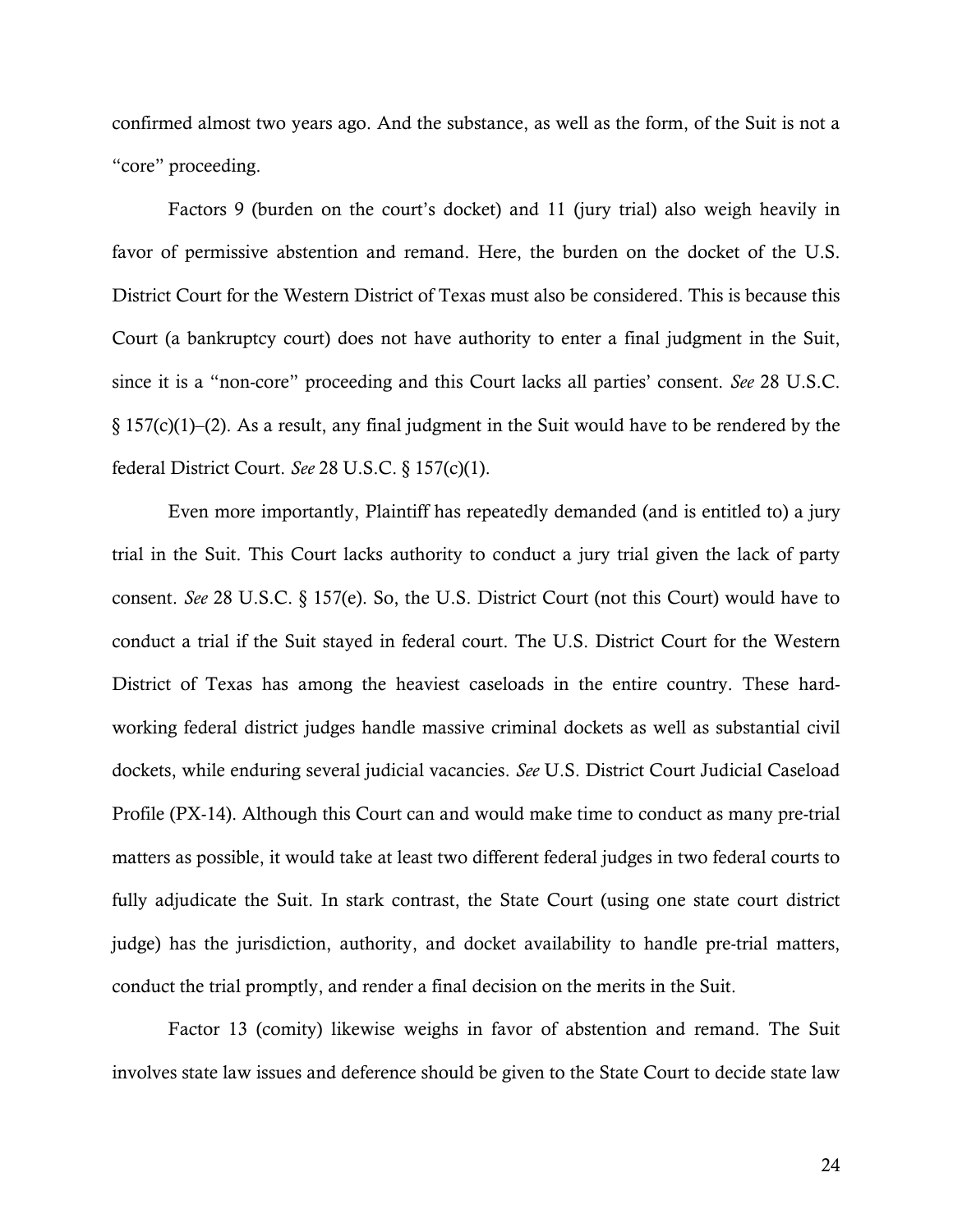issues under these circumstances. Defendants' suggestion that limited deference should be given to a Texas state court because Delaware corporate fiduciary law (and not Texas state law) applies is not persuasive for several reasons. First, the Complaint alleges both Texas and Delaware state law causes of action. Second, although one of the Debtors is a Delaware corporation, the other two Debtors are Texas corporations; so there may be choice of law decisions to be made. State law (not federal law) will govern choice of law decisions, which are better made here by a state court rather than a federal court who might be making a socalled "*Erie* guess."<sup>12</sup> Third, permissive abstention is warranted even if it results in a state court deciding claims brought under another state's laws. *See Special Value*, 2011 WL 5593058, at \*10 (permissively abstaining so that Texas state court could hear New York and Texas state law claims). Finally, Texas state courts have often been called upon to decide Delaware fiduciary law issues. *See, e.g., Longview Energy Co. v. Huff Energy Fund LP*, --- S.W.3d ---, 2017 WL 2492004, at \*4 (Tex. June 9, 2017) (applying Delaware fiduciary duty law); *Pride Int'l, Inc. v. Bragg*, 259 S.W.3d 839, 848–51 (Tex. App.—Houston [1st Dist.] 2008, no pet.) (same).

### 2. Factors Neutral or Not Applicable to Abstention/Remand

In sum, four factors are either neutral (do not weigh in favor of or against permissive abstention) or do not apply to the Suit.

Factor 3 (nature of applicable law) is neutral. Currently, it is unclear what the applicable state law or laws will be in the Suit. Plaintiff says that Texas law will apply to the Suit; Defendants say otherwise. *See* Reply, p. 13; Response, pp. 3–4. At some point, a court

 $\overline{a}$ 

<sup>12</sup> *See generally Seahawk Liquidating Tr. v. Certain Underwriters at Lloyds London*, 810 F.3d 986, 991 (5th Cir. 2016) (explaining "*Erie* guess").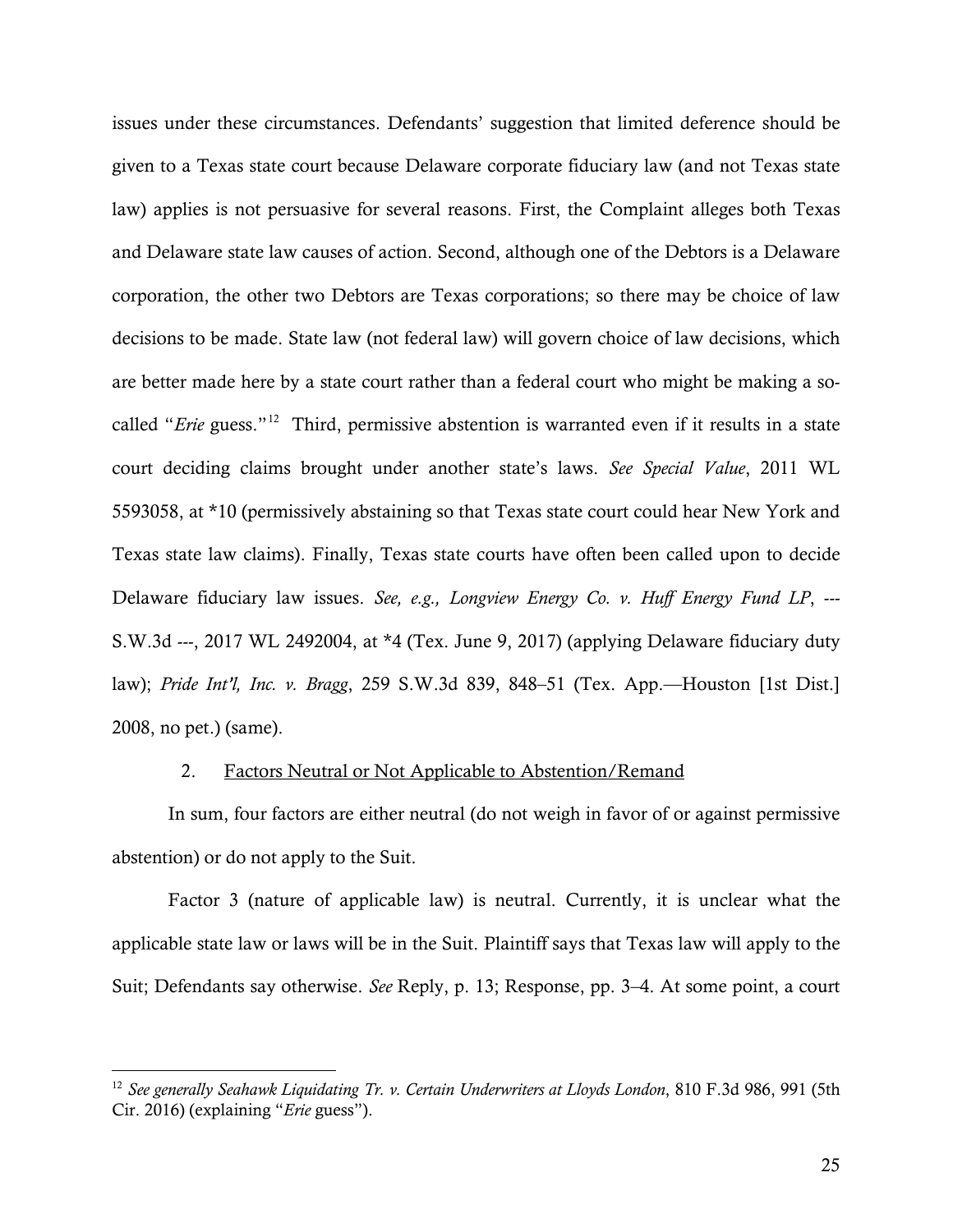will need to address these issues, but the State Court is capable of making these decisions. So, in this Court's view, this factor neither weighs for or against permissive abstention.

Factor 8 (severance of state law claims) appears inapplicable under the situation presented. This factor—the feasibility of severance of state law claims from core bankruptcy matters to permit the state court to enter a judgment with enforcement of the judgment left to the bankruptcy court—does not apply here. Any possible resulting judgment in the Suit would be against non-debtors (Defendants); there would be no judgment to enforce against the Debtors in this bankruptcy case. And there are no "core" causes of action to be severed.

 Factor 10 (forum shopping) is a neutral factor where there has been "much ado about nothing" between the parties. Plaintiff accused Defendants of forum shopping because the Debtor (acting through Defendant James A. Watt, its President) chose to file the Debtors' bankruptcy case in the Western District of Texas (Austin Division). This novel forum shopping accusation by Plaintiff lacks merit on multiple levels. Forum shopping in the context of permissive abstention is not usually based on where the bankruptcy case was filed; it is based on where the civil proceeding (suit) was filed. Further, Mr. Watt (the decision-maker) is but one of eighteen Defendants in the Suit; the other seventeen Defendants cannot be blamed for any forum shopping. Finally, Mr. Watt adequately explained the decision-making process for the Debtors' bankruptcy filing at the hearing on the Motion; there was nothing untoward (or improper) with the Debtors choosing to file a bankruptcy case in this District.

In turn, Defendants accused Plaintiff of forum shopping because the Suit was filed by Plaintiff in Brazoria County, Texas and not this Court (where Plaintiff has filed other suits against some of the Defendants). This forum shopping accusation by Defendants also lacks

26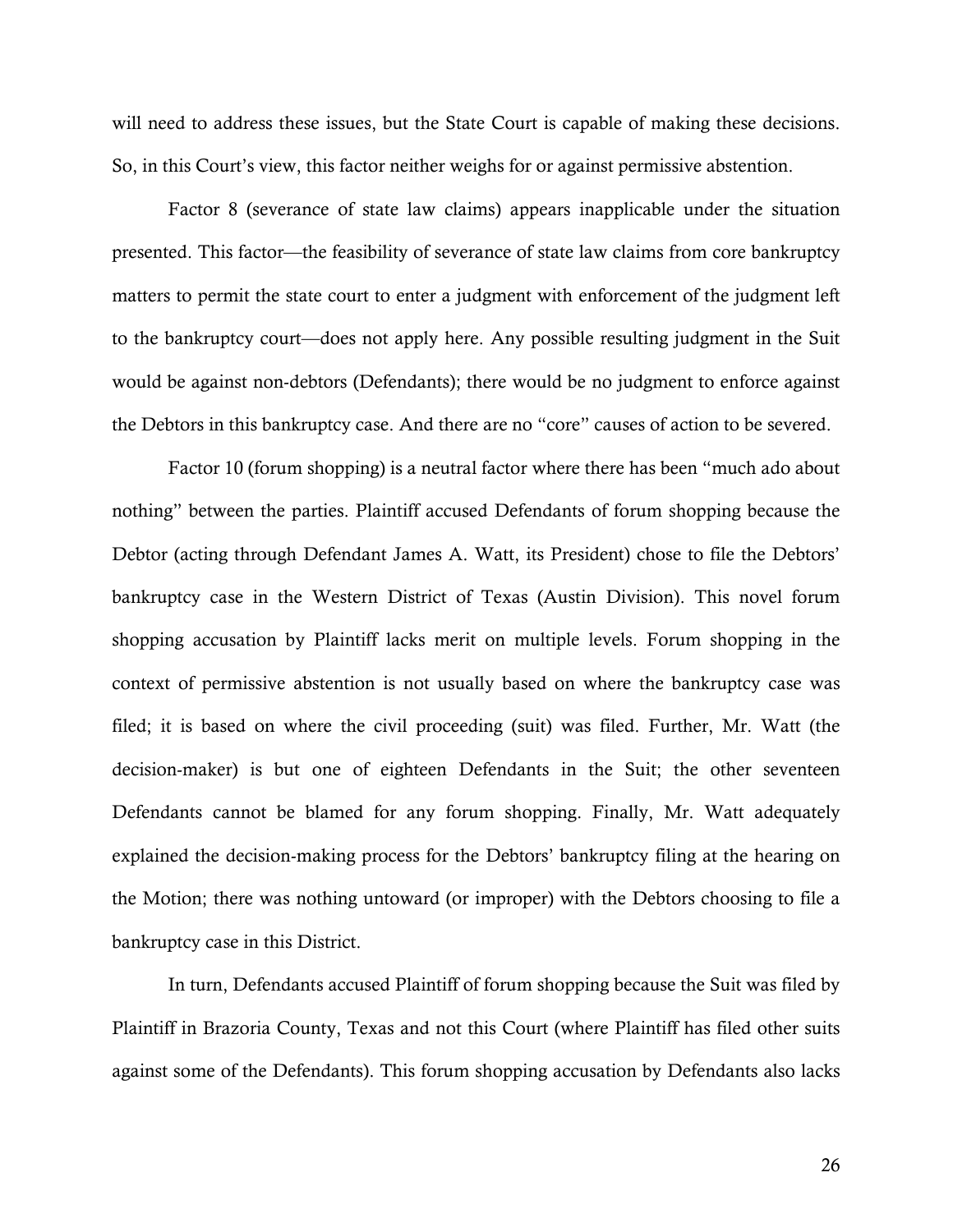merit. For forum shopping to become a significant factor in an abstention analysis, "it must rise to a level demonstrating an attempt to abuse or manipulate the judicial process." *Official Comm. of Unsecured Creditors of Schlotzsky's Inc. v. Grant Thornton, L.L.P.* (*In re Schlotzsky's, Inc.)*, 351 B.R. 430, 435–36 (Bankr. W.D. Tex. 2006) (*citing AXA Re Prop. & Cas. Ins. Co. v. Day*, 162 F. App'x 316, 320 (5th Cir. 2006)). In choosing where to file a lawsuit, a plaintiff inevitably engages in some degree of forum shopping. Similarly, in invoking a particular remedy or process early in a suit (such as removal), defendants also attempt to select the forum perceived as most favorable to their case. *See In re Schlotzsky's, Inc.*, 351 B.R. at 435– 36. Unless such strategies approach an abuse of the judicial process (which it has not in the Court's view) this factor neither weighs in favor of, nor against, abstention.

Factor 12 (existence of non-debtor parties) is also neutral. Here, technically the Suit involves only non-debtor parties. But Plaintiff was appointed and the Plan Trust was created in the Debtors' bankruptcy case to pursue the Debtors' causes of action. On balance, this factor does not push the scales one way or the other with regard to permissive abstention.

#### 3. Factor Against Abstention/Remand

The Court sees only one factor that weighs slightly against permissive abstention and remand of the Suit. Factor 14 examines the possibility of prejudice to other parties in the action. Here, Defendants suggest they would be harmed if the Suit was remanded to State Court because of other adversary proceedings pending in this Court filed by Plaintiff against some of the Defendants. Thus, Defendants argue prejudice by having to defend, in two different forums, separate suits brought by the same Plaintiff. The Court is quite sympathetic to the concerns of Defendants and recognizes the expense and inconvenience in defending suits filed by Plaintiff in both the State Court and in this Court.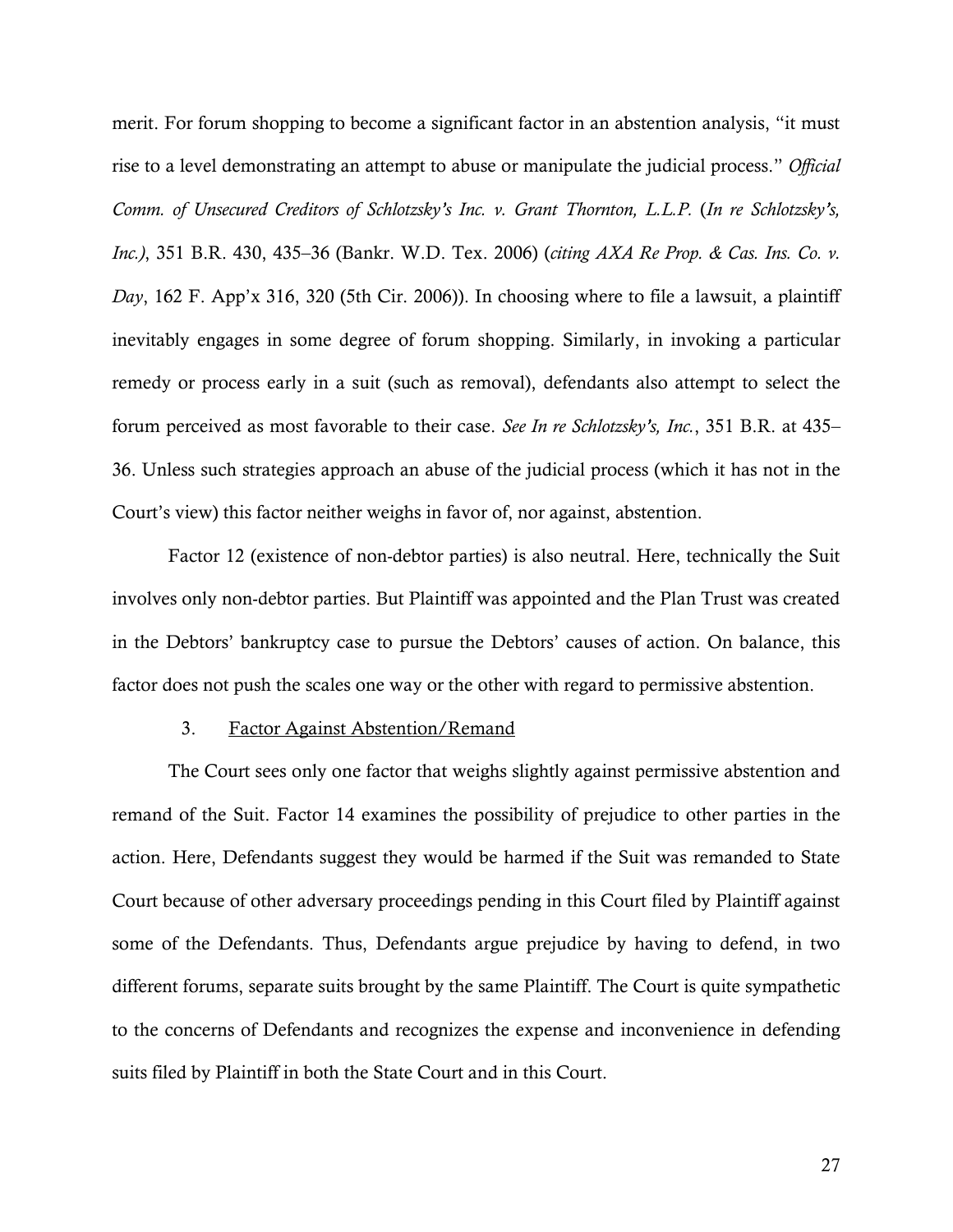The possibility of significant prejudice and harm to Defendants is mitigated, however, for several reasons. Initially, it must be noted that only eight of eighteen Defendants are also defendants in other adversary proceedings pending in this Court. So, ten of eighteen Defendants (a majority) will not be defending suits by Plaintiff in two forums. Second, at the request of the parties, the Court has abated the other adversary proceedings, and the Court will continue to do so if requested by the parties. Third, these other adversary proceedings filed by Plaintiff seek to recover alleged "preferential transfers" under the Bankruptcy Code from certain Defendants. The claims asserted by Plaintiff in the Suit (state law claims) are not related to and do not overlap with the preference claims (bankruptcy claims) asserted by Plaintiff in these other adversary proceedings. Fourth, it seems unlikely that the outcome in one of the proceedings would affect or prejudice the outcome in the other proceedings. On balance, the Court finds that Factor 14 (possibility of prejudice) weighs slightly against abstention and remand of the Suit.

### D. Conclusion—Permissive Abstention/Equitable Remand

At bottom, nine factors weigh in favor of permissive abstention and remand, four factors are neutral, and one factor weighs slightly against abstention and remand of the Suit. More significant than this raw numerical count, the Court finds that the factors favoring permissive abstention are of greater importance under the circumstances of this Suit.

The text of the permissive abstention statute (28 U.S.C.  $\S$  1334(c)(1)) speaks to the "interest of justice," "interests of comity for State courts," and "respect for state law" as each being a separate ground to abstain. Here, all three statutory grounds support the exercise of the Court's discretion to permissively abstain for the reasons set forth in the factors-based analysis above.